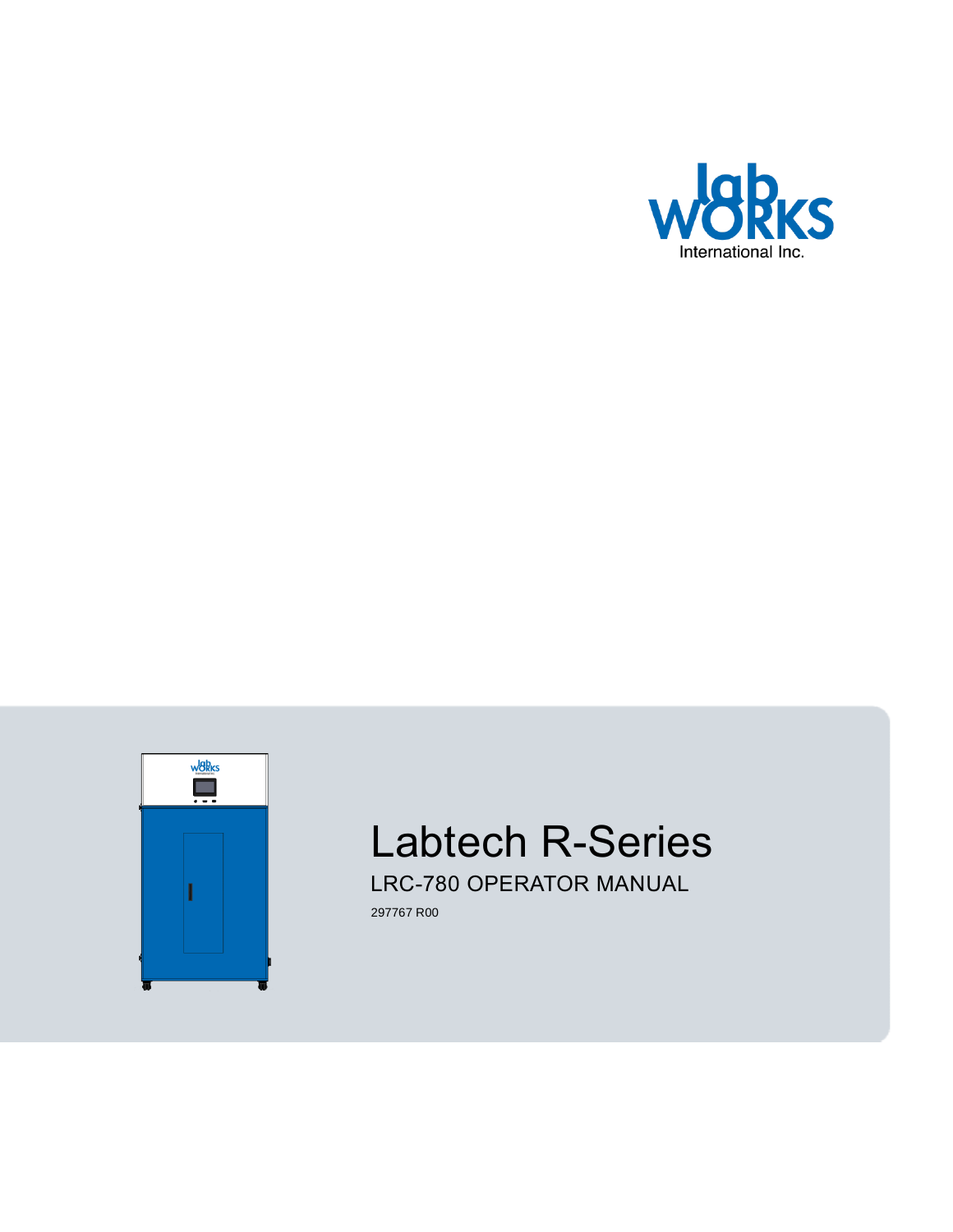# Labtech R-Series

LRC-780 OPERATOR MANUAL

# **Please read these instructions carefully and completely before operating the chamber.**

<span id="page-1-2"></span>Document Number 297767 R00

<span id="page-1-0"></span>October, 2020

<span id="page-1-1"></span>.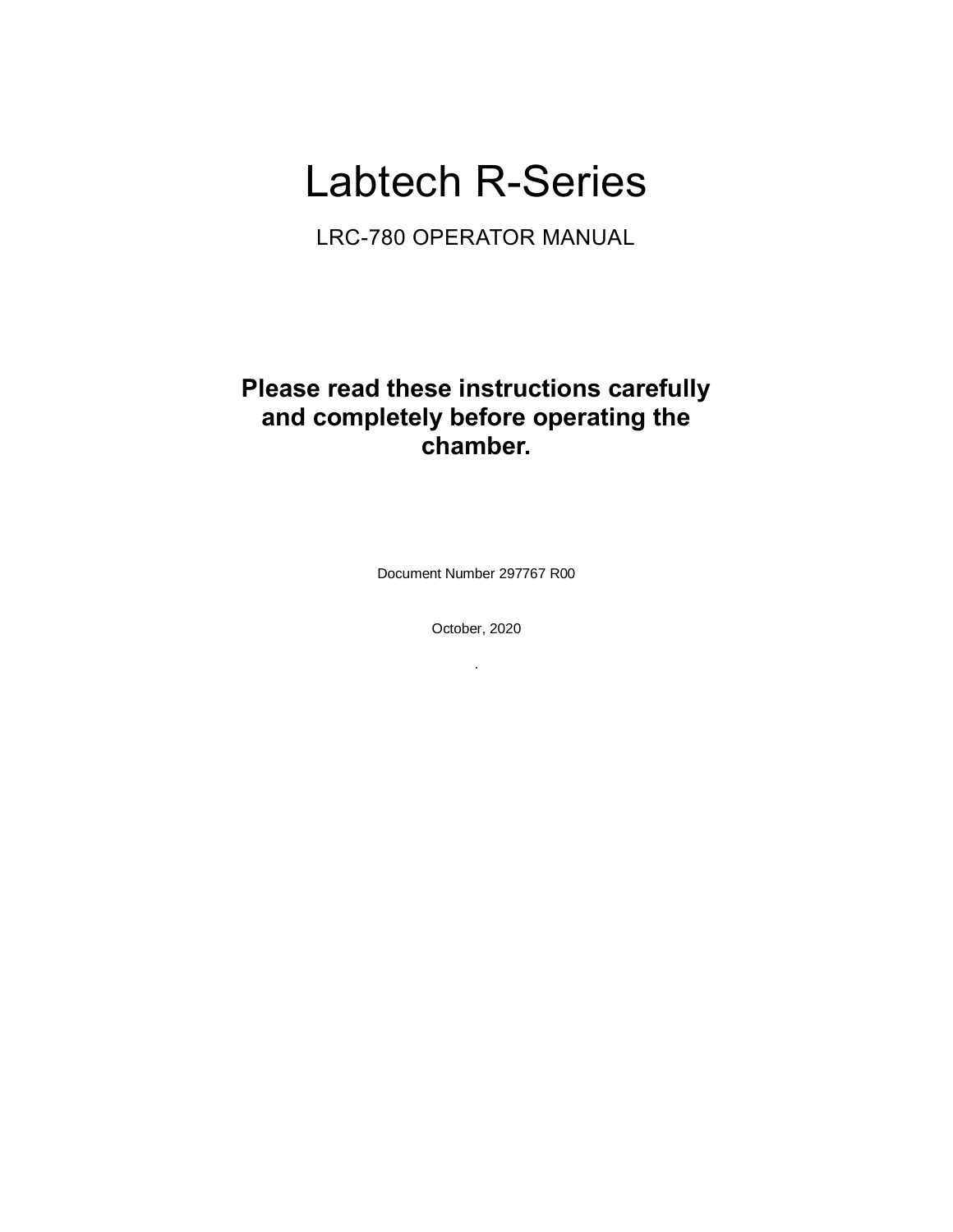# **PREFACE**

This manual describes the features and use of the Labtech R-Series LRC-780 chamber and is designed to provide sufficient detail for unloading, installing, operating, cleaning, and maintaining the chamber. Clients will find sufficient detail for a typical installation including figures, diagrams, and graphics to operate the chamber without issue.

This equipment is only to be used by authorized personnel - that is, personnel who have been trained in the proper use of the equipment and who have read this manual.

### **Document Conventions**

Images used throughout this manual may differ slightly from the actual configuration due to updates and product changes.

- Wherever possible, textual descriptions are accompanied by photographs or line drawings of the chamber to assist the reader in understanding the material.
- Reference is made to left and right sides throughout this manual. Left is considered to be the left-hand side while facing the equipment.
- Indented bold and italicized text is used to introduce instructions.
- Italicized text is used to identify additional reference manuals.
- Red highlights are used occasionally to highlight important assembly or disassembly details, or to show important small parts in an otherwise large assembly.



The "**NOTE**" symbol is used to draw attention to additional information which may assist in the operation of the equipment.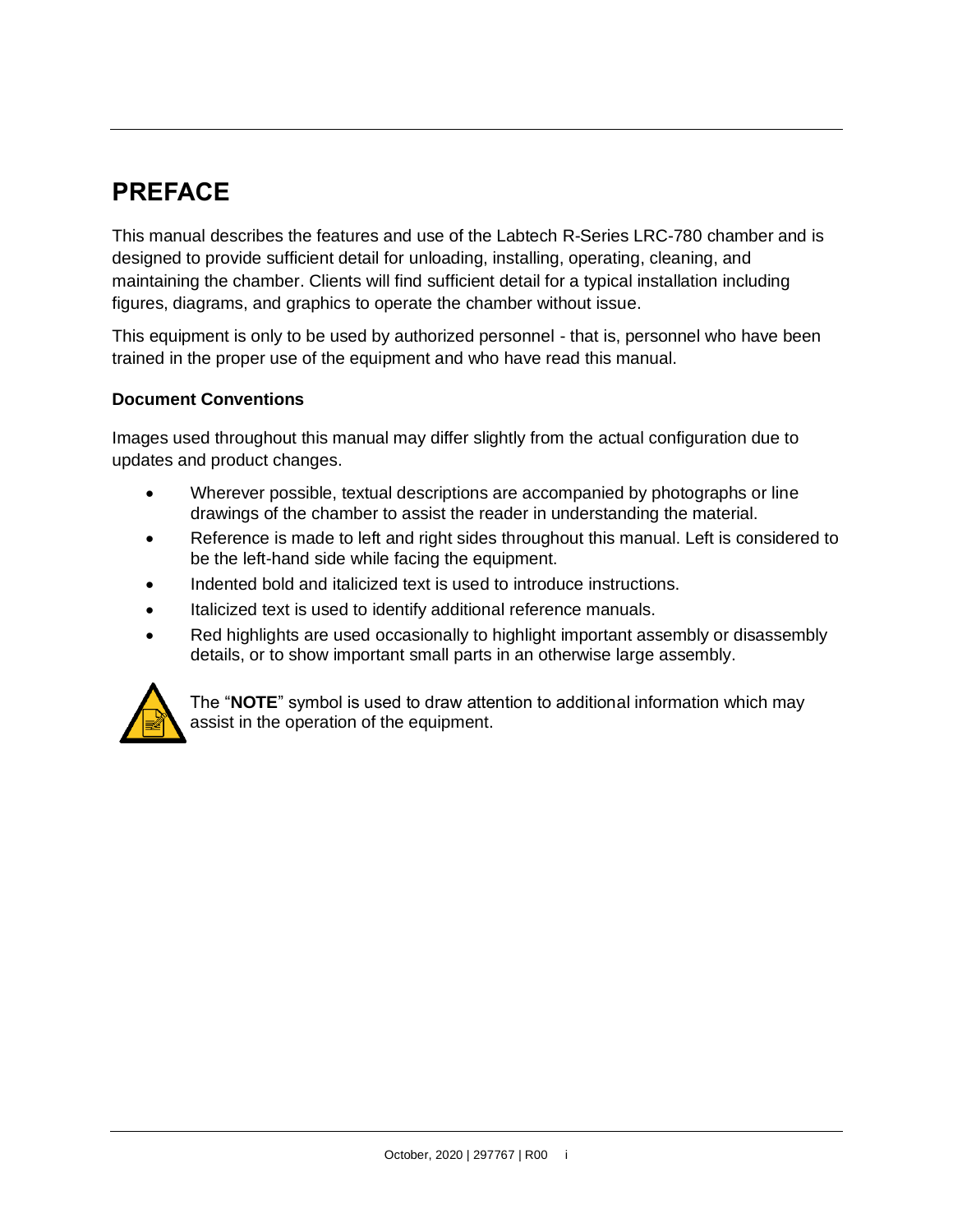# **SERVICE & TECHNICAL SUPPORT**

Before calling for service, please check the following:

- Read this document and the accompanying controller manual in their entirety before attempting to operate the chamber.
- If you are having a problem using your cabinet(s), pay particular attention to the relevant section and the pertinent information in this manual, and use the information to diagnose and correct the problem.
- If the problem persists and/or you require additional assistance, please collect the following information prior to contacting service:
	- The serial number of the cabinet, located on the rating plate on the left side of the chamber.
	- The software version of the control system. Instructions for obtaining the software version of your control system are provided in the control system operator manual.
	- A description of the problem and what you were doing before the problem occurred.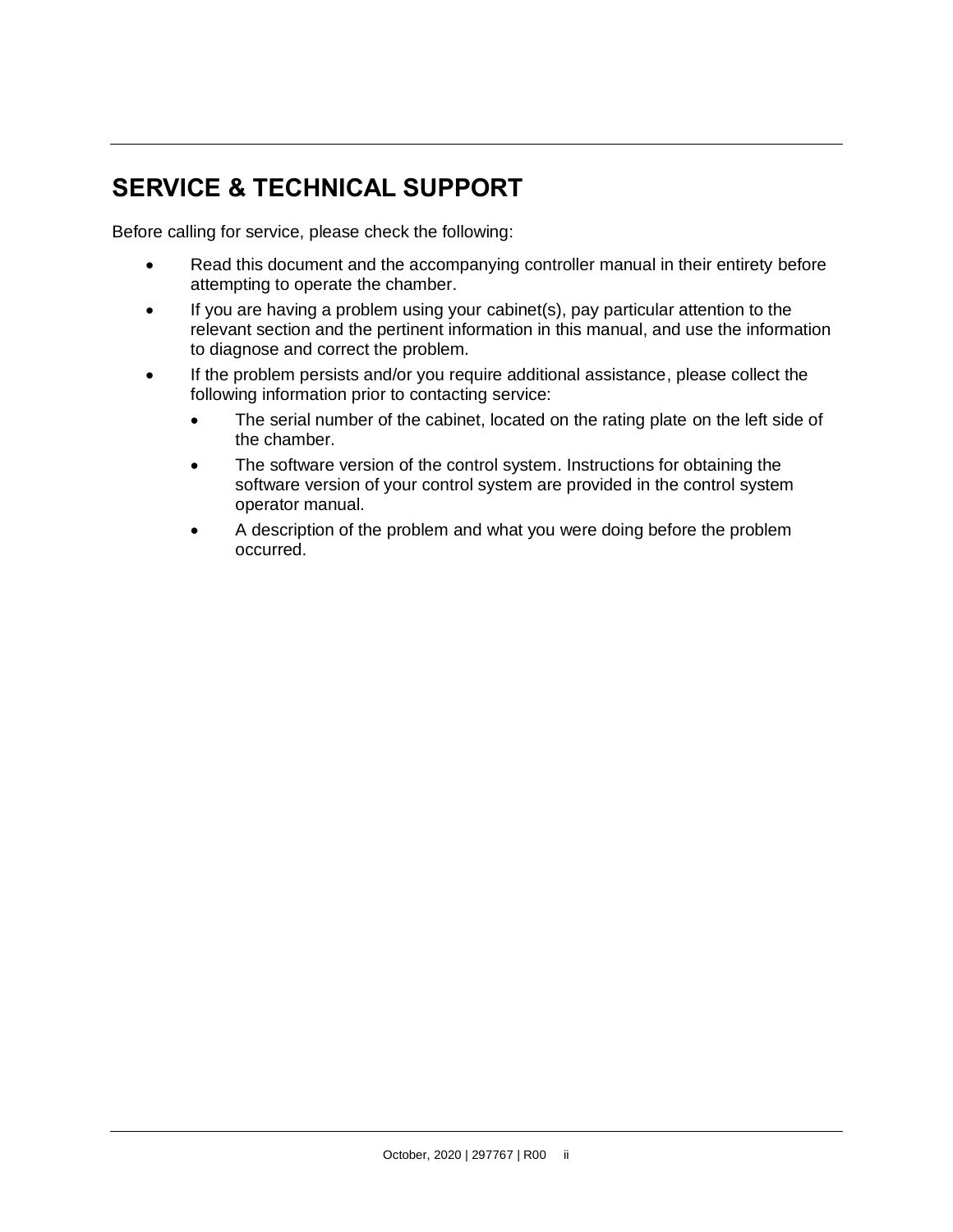# **TABLE OF CONTENTS**

| $\mathbf{1}$   |     |       |  |     |  |
|----------------|-----|-------|--|-----|--|
|                | 1.1 |       |  |     |  |
| 1.2            |     |       |  |     |  |
| $\overline{2}$ |     |       |  |     |  |
|                | 2.1 |       |  |     |  |
|                |     | 2.1.1 |  |     |  |
|                |     | 2.1.2 |  |     |  |
|                | 2.2 |       |  |     |  |
|                | 2.3 |       |  |     |  |
|                | 2.4 |       |  |     |  |
|                | 2.5 |       |  |     |  |
|                | 2.6 |       |  |     |  |
| 3              |     |       |  |     |  |
|                | 3.1 |       |  |     |  |
|                | 3.2 |       |  |     |  |
| 4              |     |       |  |     |  |
|                | 4.1 |       |  |     |  |
|                | 4.2 |       |  |     |  |
|                | 4.3 |       |  |     |  |
|                | 4.4 |       |  |     |  |
|                | 4.5 |       |  |     |  |
|                | 4.6 |       |  |     |  |
|                | 4.7 |       |  |     |  |
|                | 4.8 |       |  |     |  |
|                | 4.9 |       |  |     |  |
|                |     |       |  | .10 |  |
|                |     |       |  |     |  |
| 5              |     |       |  |     |  |
|                | 5.1 |       |  |     |  |
|                |     | 5.1.1 |  |     |  |
|                | 5.2 |       |  |     |  |
|                |     | 5.2.1 |  |     |  |
|                |     | 5.2.2 |  |     |  |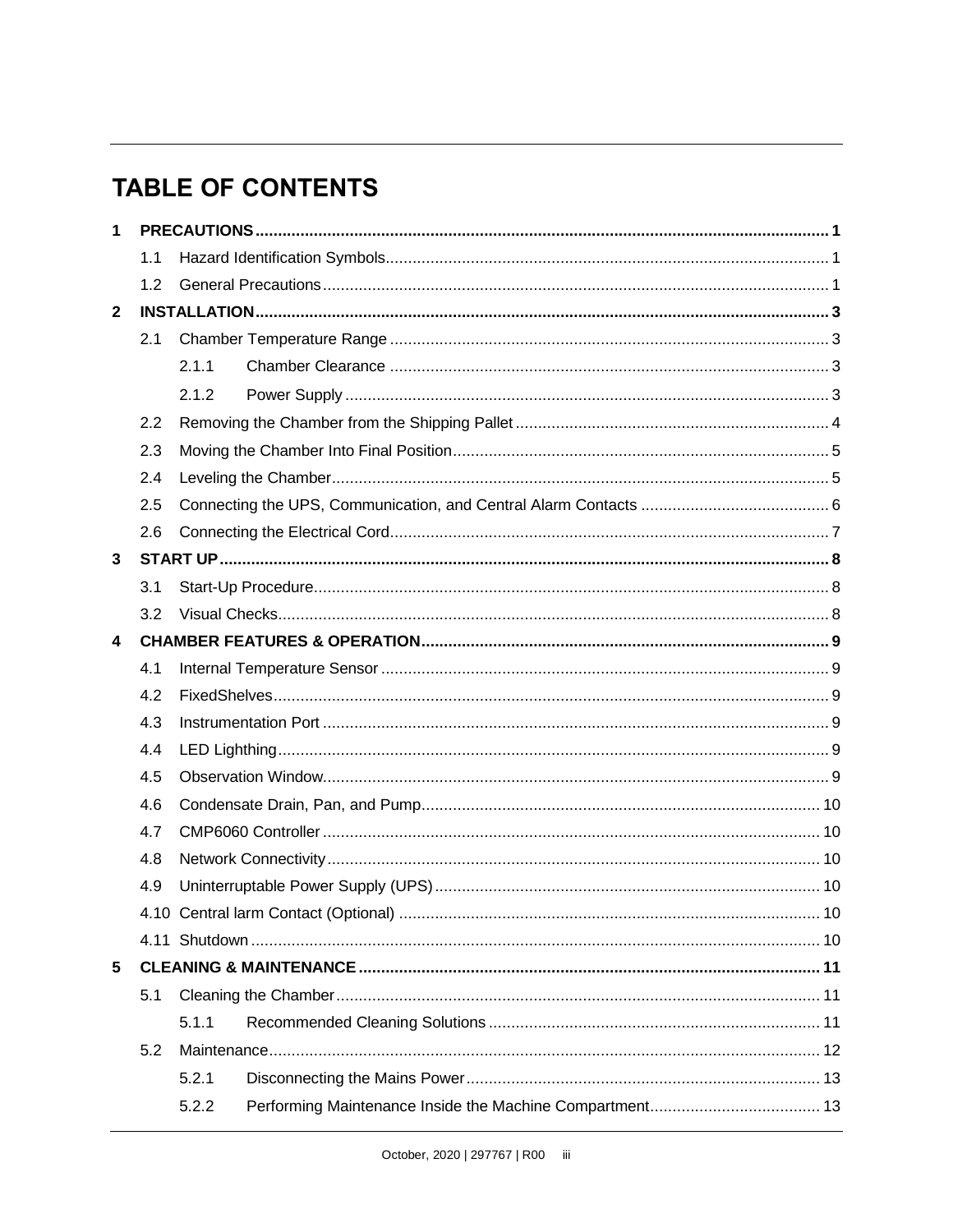| 5.2.3 |  |  |  |
|-------|--|--|--|
| 5.2.4 |  |  |  |
| 5.2.5 |  |  |  |
|       |  |  |  |
|       |  |  |  |
|       |  |  |  |
|       |  |  |  |
|       |  |  |  |

# **LIST OF FIGURES**

| Figure 2-1 |  |
|------------|--|
| Figure 2-2 |  |
| Figure 2-3 |  |
| Figure 2-4 |  |
| Figure 4-1 |  |
| Table 5-1  |  |
| Figure 5-1 |  |

# **LIST OF TABLES**

| Table 2-1 |  |
|-----------|--|
| Table 5-2 |  |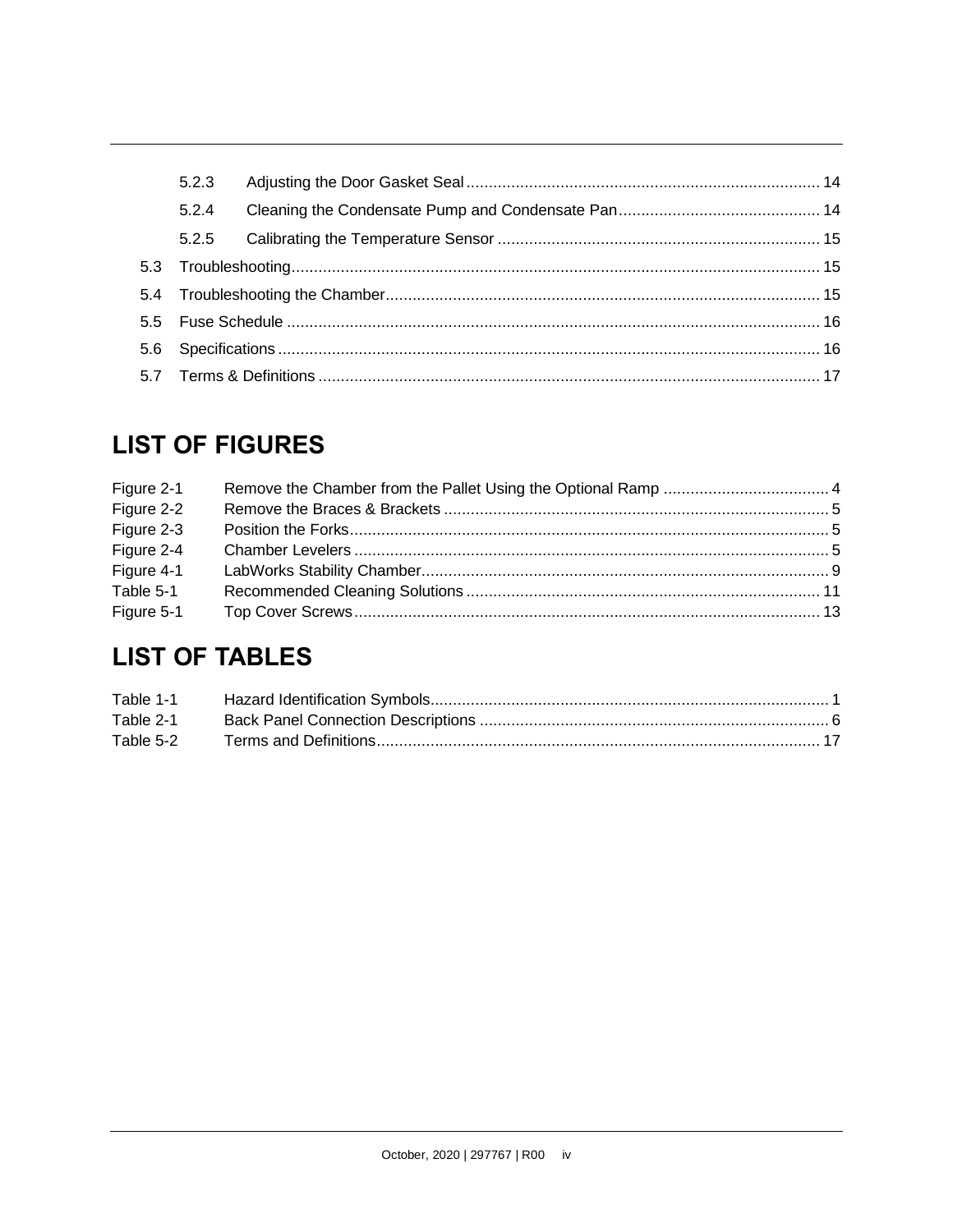# <span id="page-6-0"></span>**1 PRECAUTIONS**

The equipment is intended to be installed, operated, maintained, and only serviced by trained personnel, according to the instructions and precautions described in the manuals provided.

[Table 1-1](#page-6-3) lists precautions intended to help guide users in the safe operation of Stability chambers.

# <span id="page-6-3"></span><span id="page-6-1"></span>**1.1 Hazard Identification Symbols**

**Table 1-1 Hazard Identification Symbols**

| Symbol | <b>Description</b>                                                   |
|--------|----------------------------------------------------------------------|
|        | The "HAZARD WARNING" symbol is used whenever a general hazard evists |



The ″**HAZARD WARNING**″ symbol is used whenever a general hazard exists which could cause personal injury or potential equipment damage, and requires correct procedures/practices for prevention.



The ″**IMPORTANT INFORMATION**″ symbol is used to identify operating procedures which must be followed to ensure smooth and efficient equipment operation.



The ″**ELECTRICAL SHOCK/ELECTROCUTION**″ symbol is used to identify a source of potentially dangerous electrical current.



The ″**PROTECTIVE EARTH-GROUND**″ symbol is used to identify the protective earth connection.



The ″**DISCONNECT MAINS POWER**″ symbol is used remind service personnel to disconnect the power at the mains panel before servicing this equipment.

The ″**READ THE OPERATOR MANUAL**″ label is intended to remind the user to have a thorough understanding of the equipment BEFORE use.

# <span id="page-6-2"></span>**1.2 General Precautions**

These precautions should be read and understood before proceeding with installation, operation, and maintenance.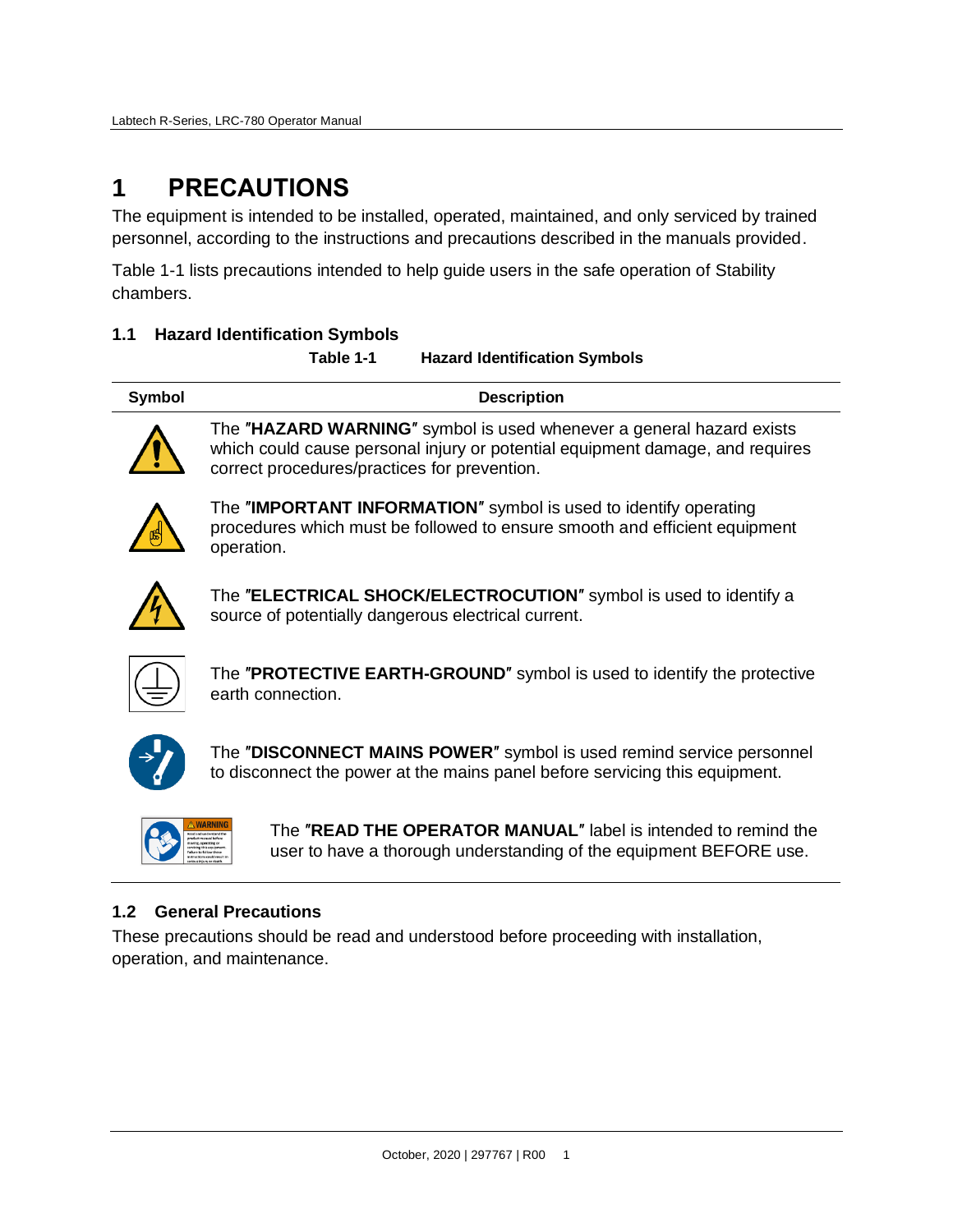| <b>A WARNING</b><br>Warning: Read and understand the product manuals before moving,<br>installing, operating, or servicing this equipment.<br>product manual before<br>noving, operating or<br>servicing this equipment.<br>Failure to follow these instructions could result in equipment<br><b>Failure to follow these</b><br>instructions could result in<br>serious injury or death.<br>damage, serious personal injury, or death.<br>The manual contains safety information that must be understood<br>and followed before working with the product. |
|-----------------------------------------------------------------------------------------------------------------------------------------------------------------------------------------------------------------------------------------------------------------------------------------------------------------------------------------------------------------------------------------------------------------------------------------------------------------------------------------------------------------------------------------------------------|
| Conduct a visual inspection of the equipment and surrounding area by walking<br>around the unit to ensure no debris or obstacles are present that could pose a<br>safety hazard before operating the chamber.                                                                                                                                                                                                                                                                                                                                             |
| Operate your chamber for a minimum of five days before introducing any material<br>to ensure proper and stable operation.                                                                                                                                                                                                                                                                                                                                                                                                                                 |
| Follow all applicable local environmental regulations and guidelines for disposal of<br>hazardous material. If in doubt, contact local authorities for proper disposal<br>procedures.                                                                                                                                                                                                                                                                                                                                                                     |
| Warning: Electricity hazard                                                                                                                                                                                                                                                                                                                                                                                                                                                                                                                               |
| Serious personal injury or death could result from contact with live electrical<br>circuits.                                                                                                                                                                                                                                                                                                                                                                                                                                                              |
| Tool accessible areas are for qualified service people only.                                                                                                                                                                                                                                                                                                                                                                                                                                                                                              |
| Disconnect power and lock-out the plug before accessing.                                                                                                                                                                                                                                                                                                                                                                                                                                                                                                  |
| Warning: Hot surface hazards                                                                                                                                                                                                                                                                                                                                                                                                                                                                                                                              |
| The inaccessible refrigeration system components become hot during normal<br>operation. Do not touch.                                                                                                                                                                                                                                                                                                                                                                                                                                                     |
| <b>Warning: Electrical Shock Hazard</b>                                                                                                                                                                                                                                                                                                                                                                                                                                                                                                                   |
| Serious personal injury or equipment damage could result from contacting live<br>electrical circuits.                                                                                                                                                                                                                                                                                                                                                                                                                                                     |
| An arc flash risk assessment should be performed to determine the voltage, shock<br>boundaries and PPE requirements to protect workers from electrical hazards.                                                                                                                                                                                                                                                                                                                                                                                           |
| Water splash hazard                                                                                                                                                                                                                                                                                                                                                                                                                                                                                                                                       |
| Splashed water in contact with live electrical components could result in serious<br>personal injury or serious equipment damage.                                                                                                                                                                                                                                                                                                                                                                                                                         |
| Do not allow water or liquids to contact any electrical components.                                                                                                                                                                                                                                                                                                                                                                                                                                                                                       |
| If water comes into contact with electrical components, disconnect power<br>immediately at the mains and have the chamber inspected by service personnel<br>before putting the chamber back into use.                                                                                                                                                                                                                                                                                                                                                     |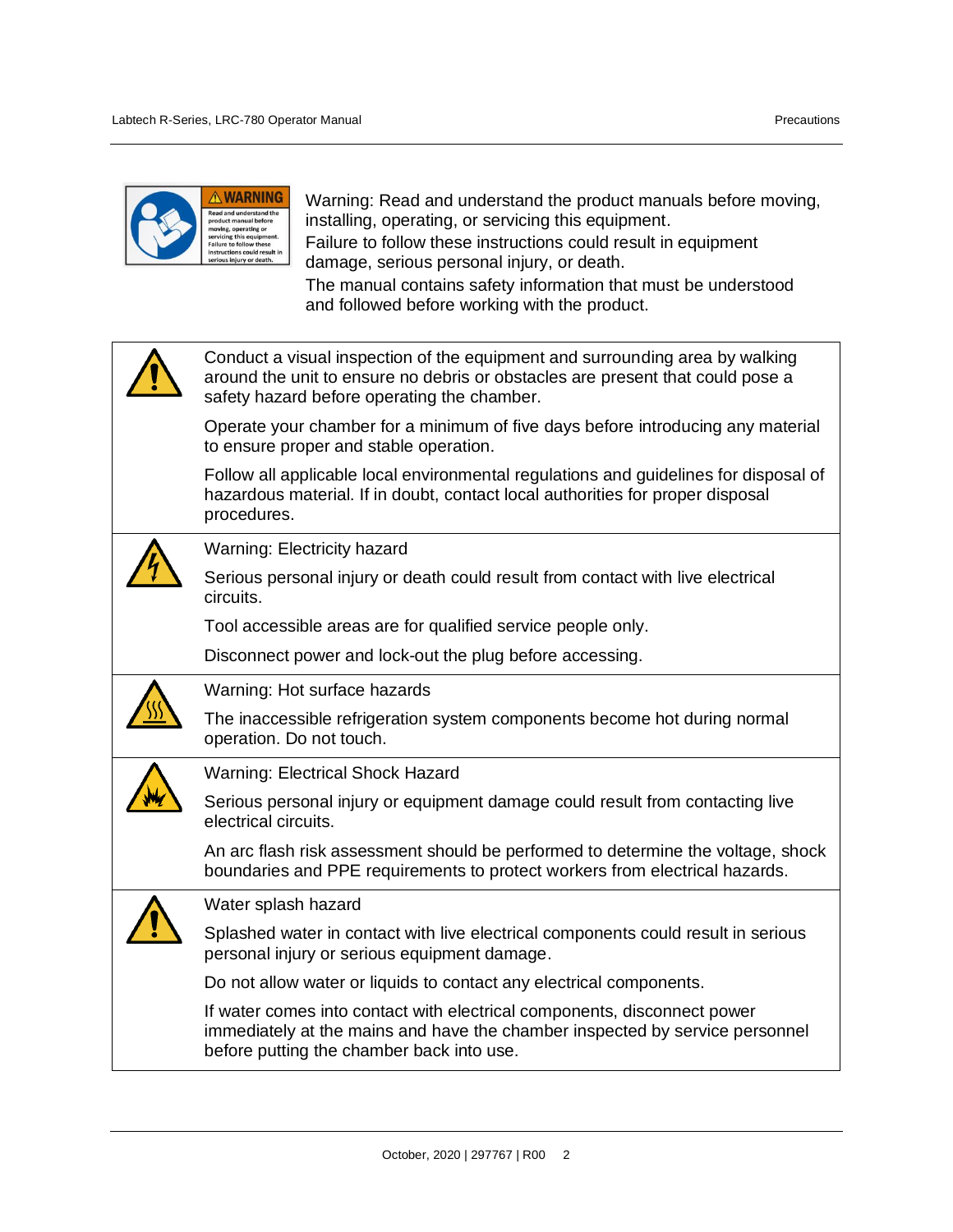# <span id="page-8-0"></span>**2 INSTALLATION**



Warning: Read and understand the product manuals before moving, installing, operating, or servicing this equipment. Failure to follow these instructions could result in equipment damage, serious personal injury, or death.

The manual contains safety information that must be understood and followed before working with the product.

### <span id="page-8-1"></span>**2.1 Chamber Temperature Range**

Install the chamber in a dry, well-ventilated area with the ambient temperature maintained is between temperature 59°F (15°C) and 95°F (35°C).



Ideally, the temperature around the chamber will be 70°F (21°C).

The chamber dissipates up to 2100W (7165 BTU/hr) to ambient. Locate it on a relatively level floor so that adjustments can be made with the levelers to ensure the chamber is level.

#### <span id="page-8-2"></span>**2.1.1 Chamber Clearance**

- At least 4″ (102mm) must be left clear behind the back wall of the chamber.
- At least 1 ft. (300mm) must be left clear above the chamber.
- At least 4" (102mm) must be left clear on each side of the chamber in order to provide access to the instrumentation port and air filters.

#### <span id="page-8-3"></span>**2.1.2 Power Supply**

Refer to Section [5.6](#page-21-1) [Specifications](#page-21-1) on page [16](#page-21-1) for details of the power configuration.

This unit will tolerate ±10% voltage fluctuation from the rated voltage on the serial plate. Use a voltage stabilizer if the fluctuation is greater than ±10%.



Failure to install overcurrent protection if fluctuation greater than 10% is detected can result in serious damage to the compressor and electronic components, and will void the warranty.

The overcurrent protection must be sized and installed by a qualified electrician.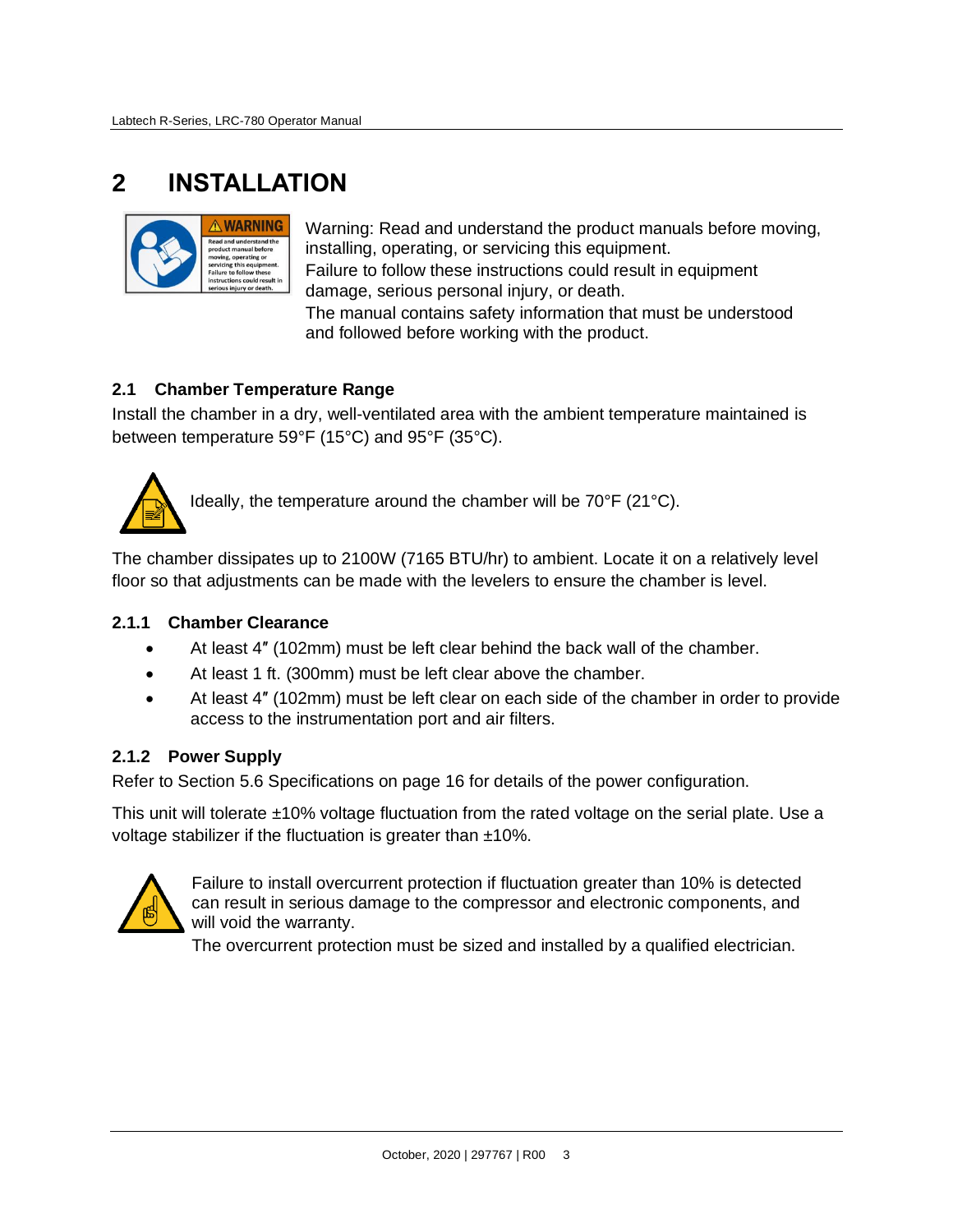### <span id="page-9-0"></span>**2.2 Removing the Chamber from the Shipping Pallet**



Warning: Personal injury hazard Do not leave any nails, staples, or screws protruding from the crating material to eliminate potential puncture injuries.

The chamber weighs 700lbs (~318kg) and should be removed from the shipping pallet with either a built-in ramp on the pallet, or a forklift.

#### *To remove the chamber from the pallet using the ramp:*

- 1. Remove the packing material and lower the ramp [\(Figure 2-1,](#page-9-1) Panels 1 & 2).
- 2. Remove the wooden brace and metal shipping bracket [\(Figure 2-1,](#page-9-1) Panel 3 & 4) from both sides of the pallet.
- 3. Ensure the locks on the front casters are in the unlocked position [\(Figure 2-1,](#page-9-1) Panel 5).
- 4. Slowly roll the chamber down the ramp [\(Figure 2-1,](#page-9-1) Panel 6).



Warning: Personal injury hazard

Do not lose control of the chamber speed while removing it from the pallet.

At least two people are required to control the speed of the chamber while rolling it off the shipping pallet and down the ramp.



<span id="page-9-1"></span>

Panel 1 Panel 2 Panel 3 Panel 4 Panel 5 Panel 6

**Figure 2-1 Remove the Chamber from the Pallet Using the Optional Ramp**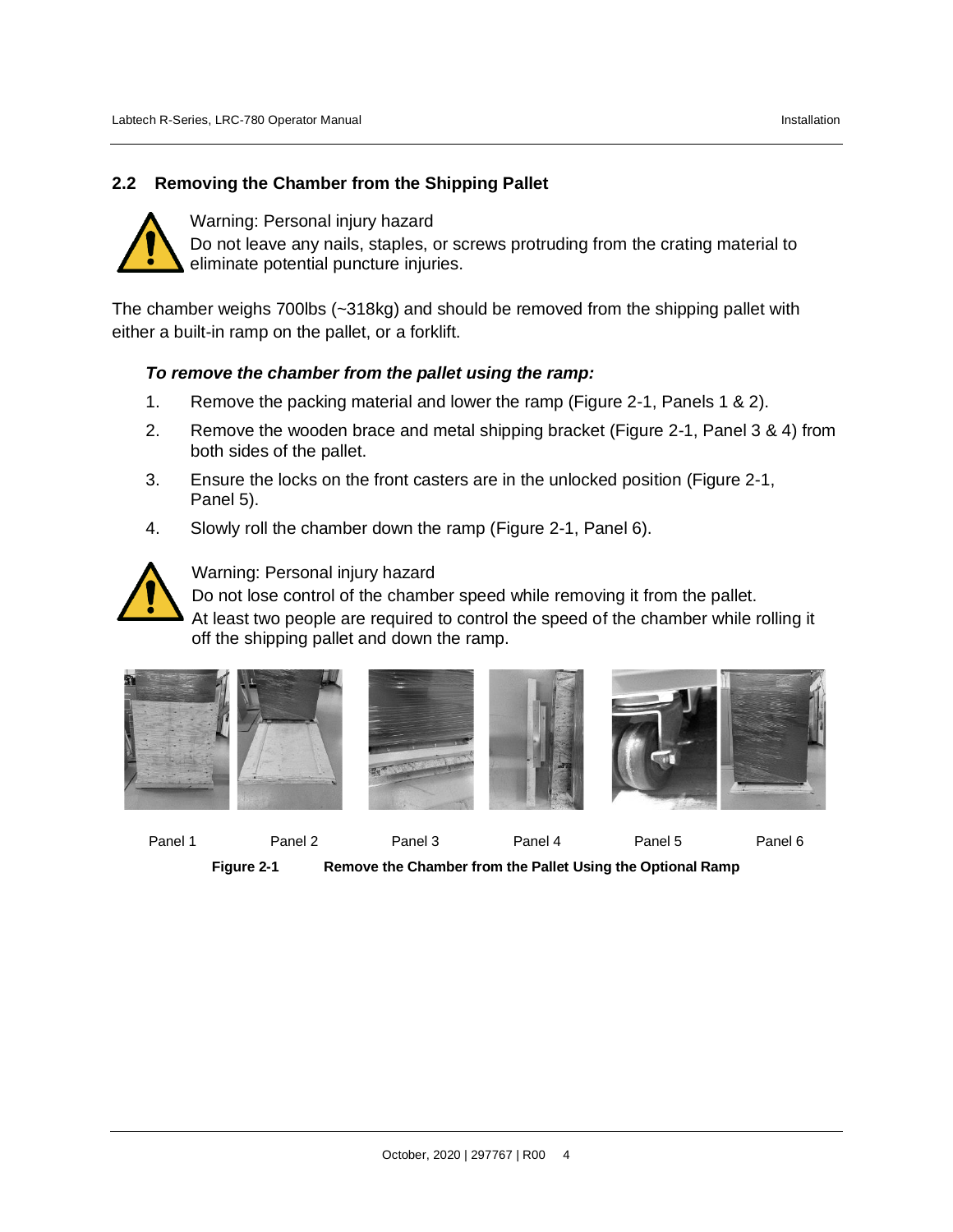# *To remove the chamber from the pallet using a fork lift:*



Warning: Severe equipment damage and potential personal injury hazard Only a trained forklift operator should attempt to remove the chamber from the pallet. Ensure the chamber is secured to the forklift before attempting to lift it off of the shipping pallet.

- 1. Remove the wooden brace and metal shipping bracket [\(Figure 2-2\)](#page-10-2) from both sides of the pallet.
- 2. Position the forks of the forklift truck as shown in [Figure 2-3.](#page-10-3)
- 3. Lift the chamber straight up and remove the pallet from underneath the chamber.
- 4. Lower the chamber to the floor.



<span id="page-10-2"></span>**Figure 2-2 Remove the Braces & Brackets**

<span id="page-10-3"></span>**Figure 2-3 Position** 

**the Forks**

### <span id="page-10-0"></span>**2.3 Moving the Chamber Into Final Position**



Warning: Personal injury hazard

The chamber could cause serious personal injury if it falls while moving into final position. Ensure the chamber does not exceed a 10 degree angle while in transit.

#### *To move the chamber into position:*

- 1. Ensure the locks on the front casters are in the unlocked position [\(Figure](#page-10-4)  [2-4,](#page-10-4) Panel A).
- 2. Slowly push the chamber into its final location.

#### <span id="page-10-1"></span>**2.4 Leveling the Chamber**

The chamber is equipped with four levelers [\(Figure 2-4,](#page-10-4) Panel B) to prevent the unit from rolling on its casters once installed, and to compensate for any variations in the floor level.



<span id="page-10-4"></span>

Panel A Panel B **Figure 2-4 Chamber Levelers**

The levelers at the four corners at the bottom of the base must be adjusted to take the weight of the unit off of the casters. Once the chamber is moved into position, adjust the levelers until they are in firm contact with the floor and the chamber is level.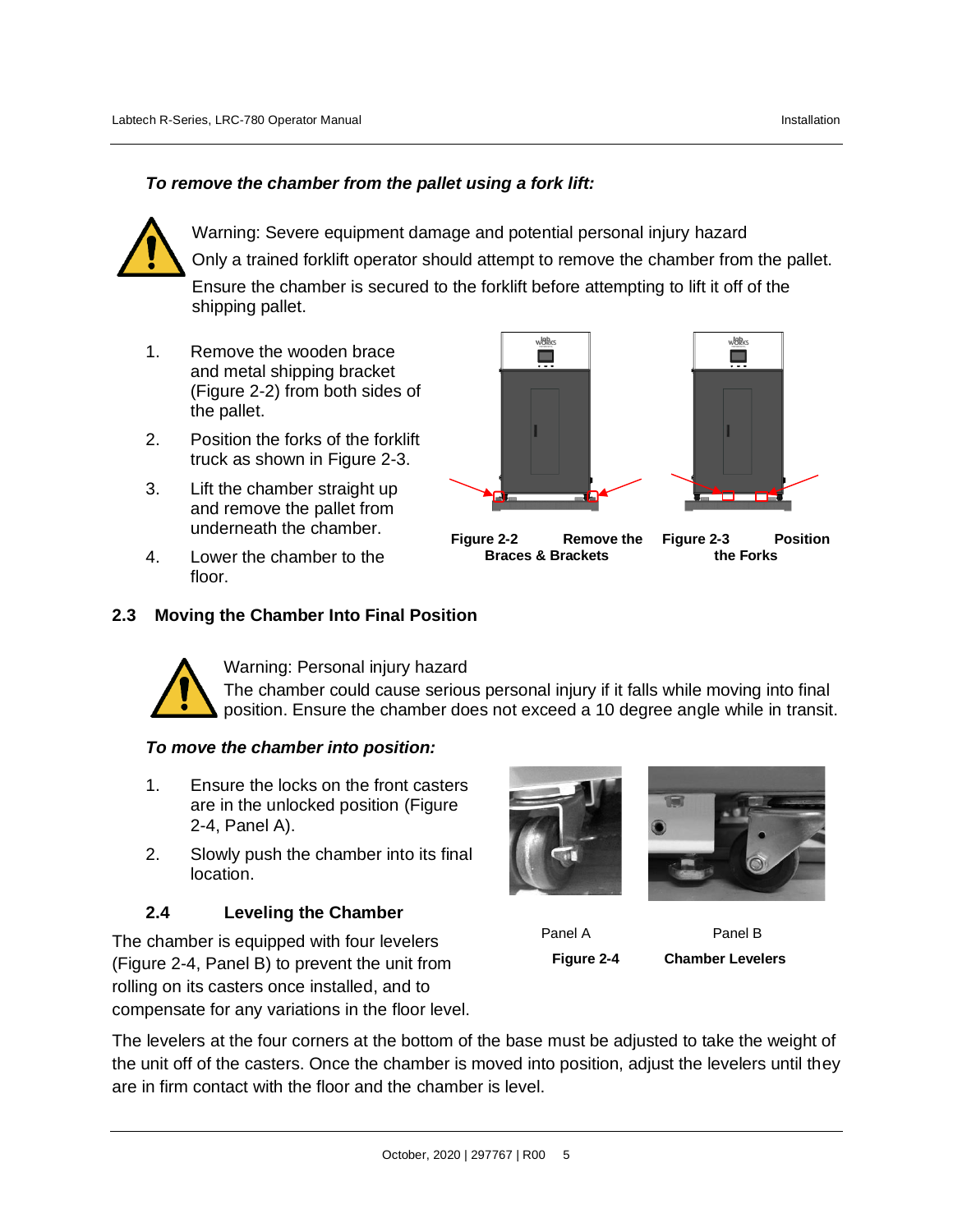#### *To adjust the levelers:*

- 1. Use a 3/4″ (19mm) open-end wrench, or a medium sized adjustable wrench, to turn the levelers under the back wall of the chamber clockwise to lower the foot into firm contact with the floor.
- 2. Adjust the levelers under the front corners until the gap between the caster and the floor is at least 1/8″ (3mm) and no more than 1/4″ (6mm).



It is important that the two front levelers are perfectly level (side to side) so the door closes easily. An out-of-level condition on the front levelers can cause the door to bind due to misalignment.

3. Ensure the chamber is level in both the side-to-side and front-to-back directions for proper drainage.

#### <span id="page-11-0"></span>**2.5 Connecting the UPS, Communication, and Central Alarm Contacts**



Not all connections are used in every installation.

Connect the UPS, communication, customer alarm, and condensate pump connectors to the ports on the rear of the chamber as described in [Table 2-1.](#page-11-1)

<span id="page-11-1"></span>

| <b>Item</b> | <b>Description</b>                     | <b>Usage</b>                                                                                                                                                         |
|-------------|----------------------------------------|----------------------------------------------------------------------------------------------------------------------------------------------------------------------|
| 1           | Power Cord                             | Plug the power cord into a receptacle on<br>a dedicated circuit after all other<br>connections have been made.                                                       |
| 2           | A/C Power to<br><b>UPS</b>             | The UPS has two connection cables. One<br>is power to the UPS and the other is                                                                                       |
| 3           | Backup A/C<br>Power From<br><b>UPS</b> | power from the UPS to the control<br>system. The plug and receptacle are<br>keyed and dedicated to the UPS and are<br>not be used for any other purpose.             |
| 4           | Central Alarm<br>Contact<br>(Optional) | The receptacle is dedicated for the<br>Central Alarm Contact connection. The<br>receptacle is mated with the plug and<br>then screwed tightly together.              |
| 5           | Condensate<br>Pump<br>Connection       | This receptacle is dedicated for the drain<br>pan pump which is a purchasable option.<br>The plug is mated with the receptacle and<br>then screwed tightly together. |
| 6           | <b>RJ-45</b><br>Communications<br>Port | Connect an RJ-45 terminated cable to the<br>facility network.                                                                                                        |

#### **Table 2-1 Back Panel Connection Descriptions**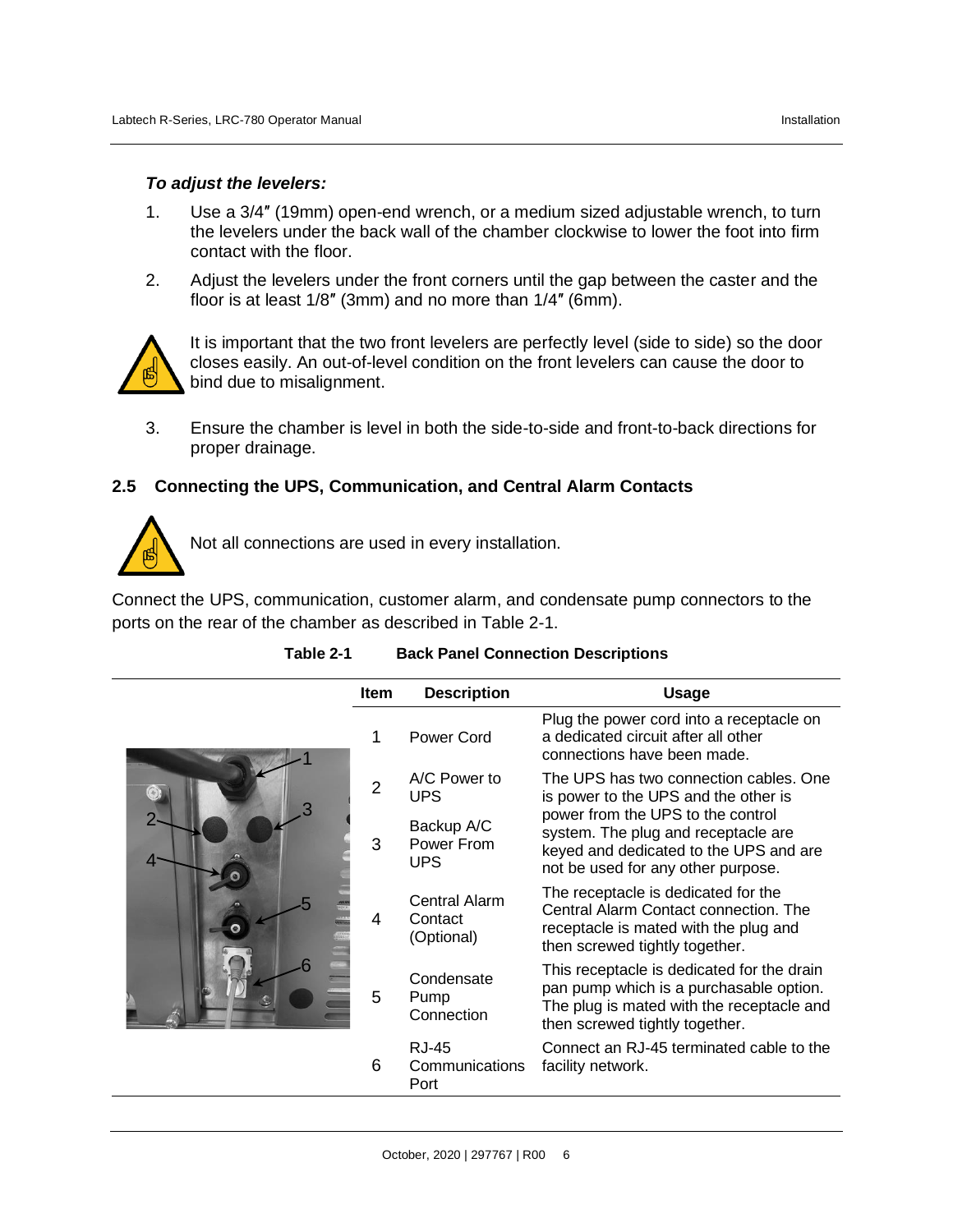### <span id="page-12-0"></span>**2.6 Connecting the Electrical Cord**

All power and grounding connections must be made in accordance with this manual and local regulations.

Plug the power cord into a receptacle on a dedicated circuit after all other connections have been made.



A power cord plug end is not supplied with the product on 50 Hz models. The country specific cord end supplied by the client must be wired in accordance with applicable electrical codes. Hot, neutral, and ground connections must be verified by a locally qualified person.



Observe the following precautions when handling the power cord:

- Handle the power cord carefully and protect it from damage.
- Pull on the plug when unplugging the power cord. Do not pull on the cord.
- Do not handle the power cord with wet hands.
- Do not bend or modify the ground pin.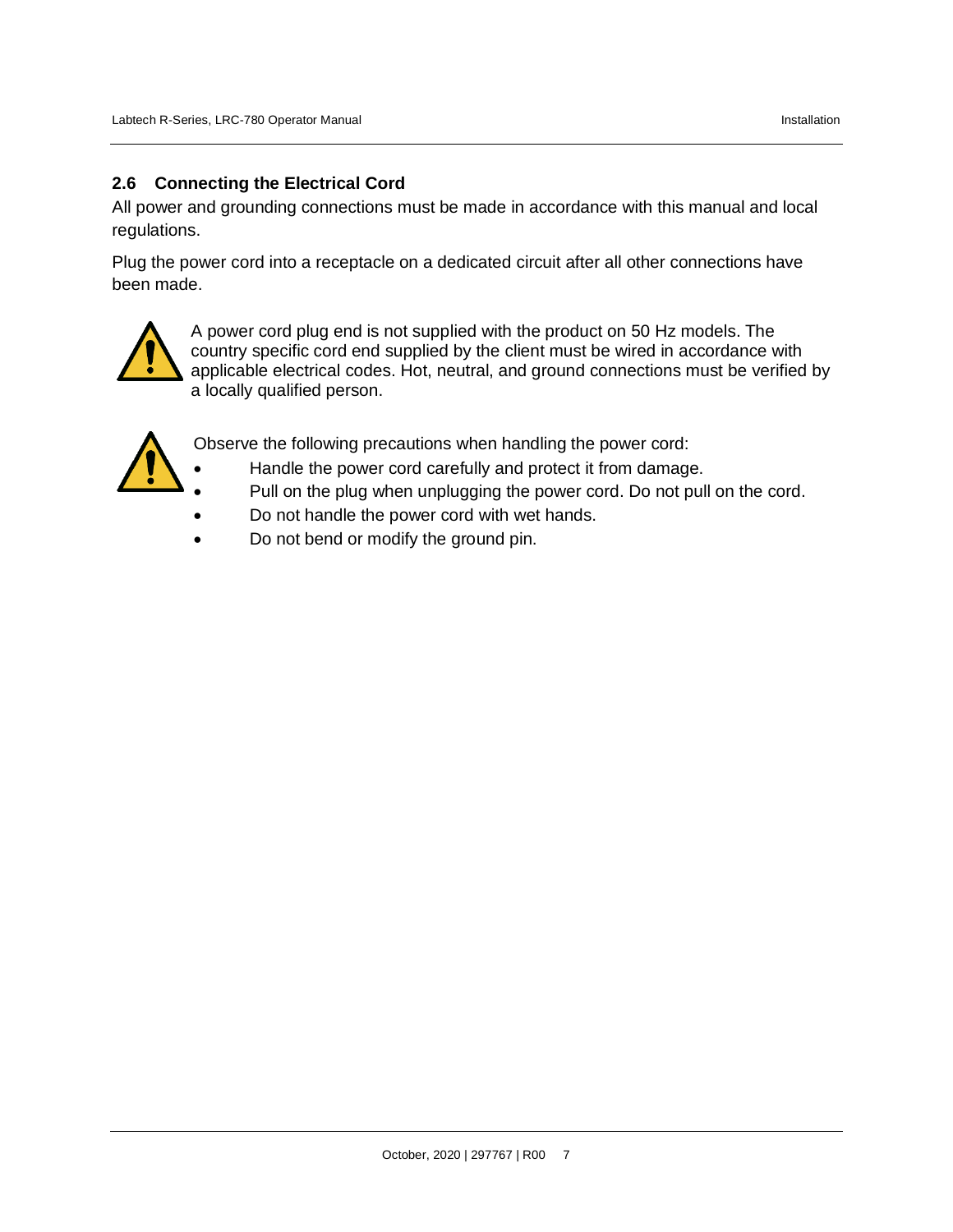# <span id="page-13-0"></span>**3 START UP**



Before powering ON, ensure all mechanical, communication, and electrical connections are secure.

Ensure all local, municipal, and facility inspections are complete.



Before powering ON, ensure that no service or other personnel are performing work on the cabinet.



Ensure the chamber is level and stable before operating.

# <span id="page-13-1"></span>**3.1 Start-Up Procedure**



Do not turn the control system off during boot up.

- 1. Ensure the mains breaker is ON.
- 2. Ensure the power cord is plugged into a receptacle on a dedicated circuit.
- 3. Ensure the drain is connected.
- 4. Turn the power switch on the front of chamber to ON.
- 5. With the control system powered up, set and run a program. Refer to the supplied control system manual for further details.

#### <span id="page-13-2"></span>**3.2 Visual Checks**

Confirm that all lights function when the chamber door is opened.



Operate your chamber for a few days before introducing material to acquaint operators with the equipment's operation and ensure the equipment meets requirements.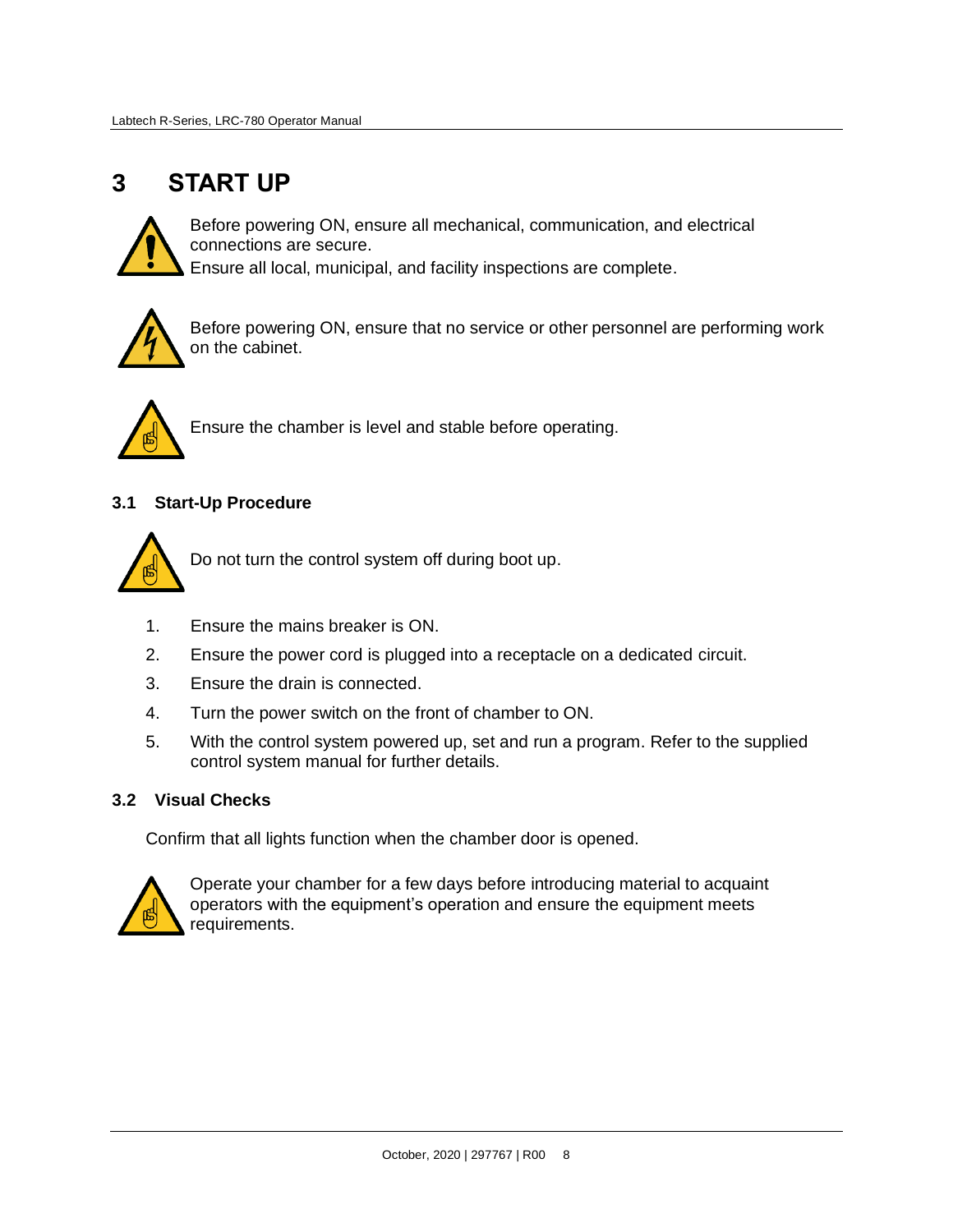# <span id="page-14-0"></span>**4 CHAMBER FEATURES & OPERATION**

# <span id="page-14-1"></span>**4.1 Internal Temperature Sensor**

Mounted to the right-hand wall of the chamber, the temperature sensor (Item 1, [Figure 4-1\)](#page-14-6) monitors the temperature within the chamber and will trigger an alarm if the temperature is not within programmed limits.

# <span id="page-14-2"></span>**4.2 Fixed Shelves**

Five fixed stainless steel shelves (Item 2, [Figure 4-1\)](#page-14-6) are mounted on metal supports and secured to the left and right chamber walls. Each shelf supports up to 75 lbs (34Kg) of distributed load.

# <span id="page-14-3"></span>**4.3 Instrumentation Port**

A two inch (50mm) instrumentation port (Item 3, [Figure 4-1\)](#page-14-6) is located on the lower right-handside of the chamber. This port allows small instruments, probes, small hoses, and monitor leads



<span id="page-14-6"></span>**Figure 4-1 LabWorks Stability Chamber**

to be inserted into the chamber without opening the front door, and without significantly changing the environment within the chamber.



The instrumentation port is intended for low-voltage wires only. Do not use extension cords inside the chamber.

# <span id="page-14-4"></span>**4.4 LED Lighthing**

Five LED lights (Item 4, [Figure 4-1\)](#page-14-6),installed above each of the shelves, come on whenever the door is opened to provide internal lighting.

# <span id="page-14-5"></span>**4.5 Observation Window**

A 38″ high by 9.5″ wide (650mm by 240mm) window in the door (Item 5, [Figure 4-1\)](#page-14-6) allows a clear view inside the chamber without opening the door.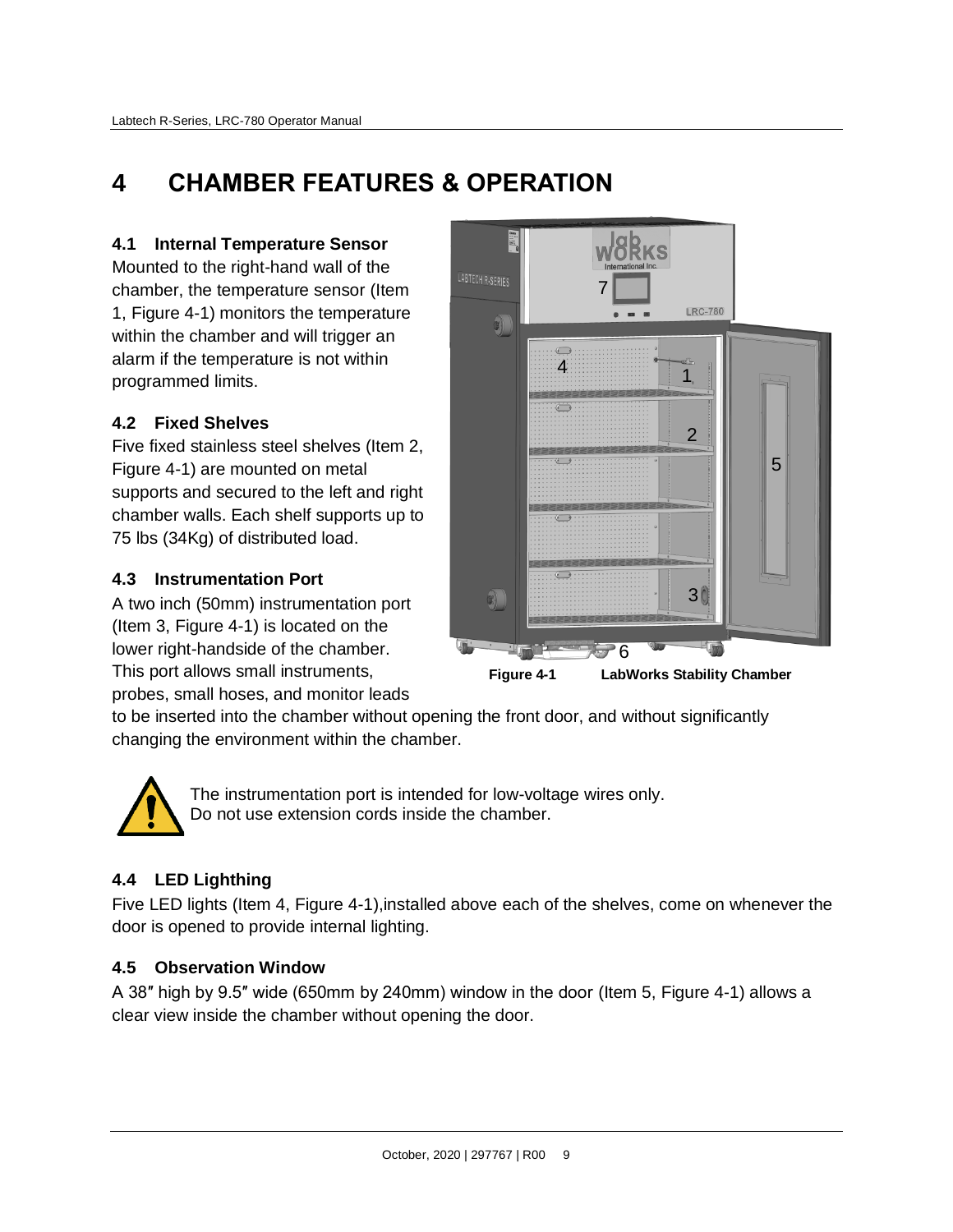### <span id="page-15-0"></span>**4.6 Condensate Drain, Pan, and Pump**

A 3/4″ (19 mm) drain is provided underneath the chamber, located near the back. Chamber condensate drains into a pan beneath the chamber (Item 6, [Figure 4-1\)](#page-14-6) and is then pumped to the floor drain when direct plumbing is not available or desirable.

### <span id="page-15-1"></span>**4.7 CMP6060 Controller**

The chamber is equipped with the CMP6060 controller, which includes powerful programming and reporting capabilities through a full-color, high resolution touchscreen (Item 7, [Figure 4-1\)](#page-14-6) with an intuitive graphic interface.

Users can create custom programs for key parameters, such as temperature, and receive audible, visual and/or e-mail notifications of alarms.

Refer to the *CMP6060 Control System Manual* for a complete description and operating instructions of the controller.

#### <span id="page-15-2"></span>**4.8 Network Connectivity**

An RJ45 port is included for connection to the facility network.

#### <span id="page-15-3"></span>**4.9 Uninterruptable Power Supply (UPS)**

The UPS provides surge protection for the controller hardware, aspirator and data during power outages, surges and spikes. Visually and audibly alarms when the battery is in use, when battery is low, when not available to provide back up, or overloaded. Battery back-up time is between 5 to 30 minutes, approximately 5 minutes with all system running an approximately 30 minutes with only the controller running.

#### <span id="page-15-4"></span>**4.10 Central larm Contact (Optional)**

The Central Alarm Contact (CAC) consists of a normally closed dry contact energized by a control system alarm output that is connected to a Building Management System (BMS) or an optional auto dialer. When an alarm condition occurs, that contact opens, interrupting the circuit from the BMS (or other system) to indicate an alarm. The CAC is only triggered by shut-down alarms.

#### <span id="page-15-5"></span>**4.11 Shutdown**

If the chamber will not be used for a period of less than 14 days, it is best to keep it running, with the temperature at or near ambient.

If chamber will not be used for a period of longer than 14 days, clean the unit as described in Section [5.1](#page-16-1) Cleaning [the Chamber,](#page-16-1) starting on page [11.](#page-16-1) Leave the chamber and observation doors slightly open to reduce moisture buildup.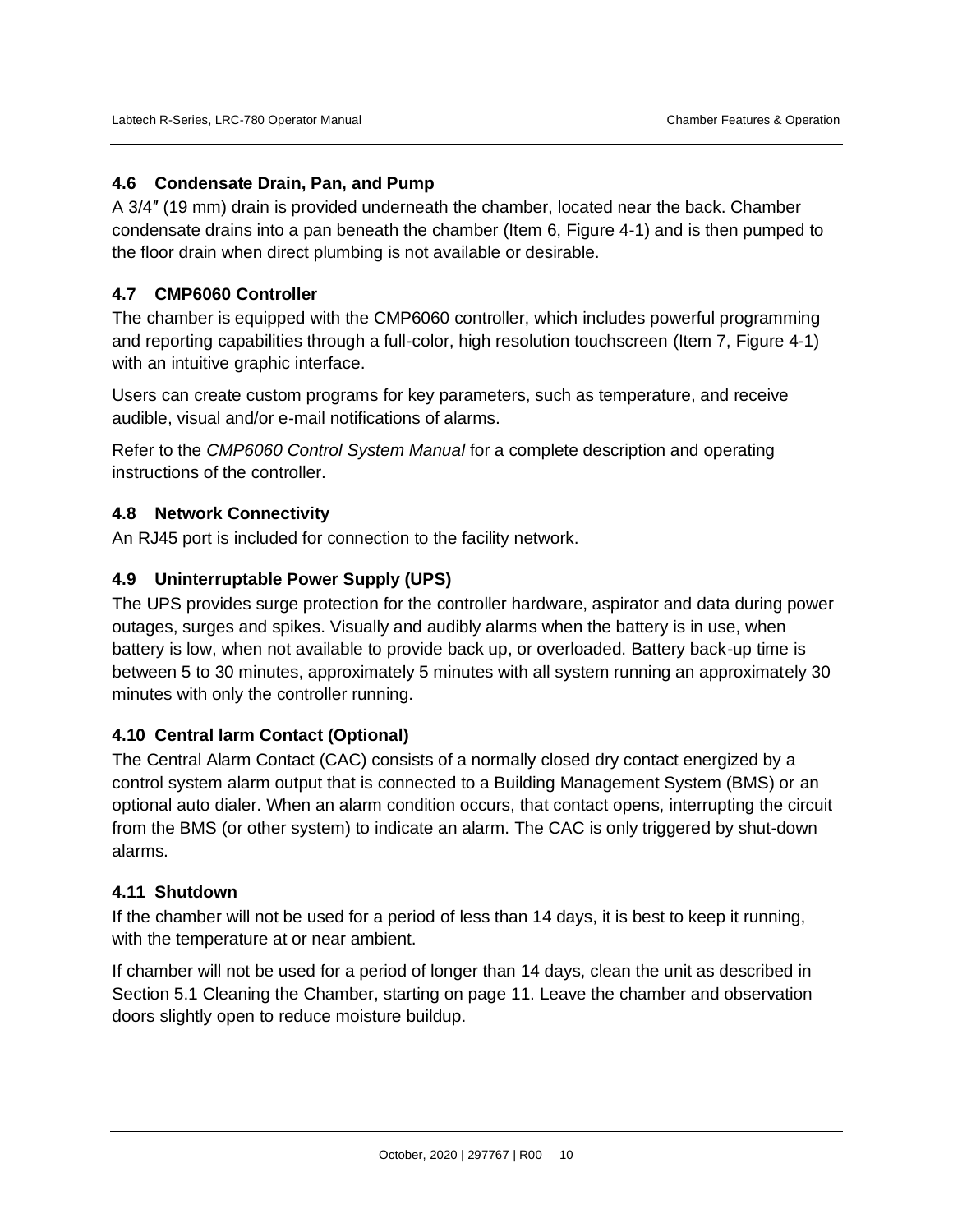# <span id="page-16-0"></span>**5 CLEANING & MAINTENANCE**

### <span id="page-16-1"></span>**5.1 Cleaning the Chamber**



- Warning: Electrical shock hazard during cleaning.
	- Disconnect the power before cleaning inside the chamber.
	- *Do not* spray water directly into the chamber while cleaning. The inside of the chamber may contain sensors and other electrical components.

Before cleaning the chamber thoroughly, disconnect power from the mains and at the UPS battery backup. Refer to Section [5.2.1](#page-18-0) Disconnecting [the Mains Power.](#page-18-0)

For regular light cleaning, dampen a clean towel or rag outside the unit, and carefully wipe the unit down. Do not use abrasive cleaners.

Use glass cleaner on both the interior and the exterior of the observation window, if present.

Thoroughly clean the exterior and interior of the cabinet regularly.

- Clean the chamber, drain pump and pans, and drain lines regularly.
- Clean the chamber internal walls regularly.
- On air cooled self-contained chambers, inspect to ensure the air cooled condenser fins are free of dust and debris. Use a fine brush and vacuum to clean the fins, or use low pressure compressed air to clean the fins.
- Avoid using high pressure washers or high pressure gases as this could cause damage to the aluminum fins (Max. pressure 60 psi).

#### <span id="page-16-2"></span>**5.1.1 Recommended Cleaning Solutions**

- Soap and Water
	- Mix a solution of two teaspoons (10 milliliters) of liquid detergent in two quarts (2 liters) of warm water.
	- Wipe the surface with a soft cloth saturated in the solution.
- Vinegar and Water
	- Mix a solution of one part white vinegar to 20 parts warm water.
	- Wipe the surface with a soft cloth saturated in the solution.

<span id="page-16-3"></span>[Table 5-1](#page-16-3) lists recommended cleaning solutions to use when cleaning the chamber.

| Table 5-1 | <b>Recommended Cleaning Solutions</b> |
|-----------|---------------------------------------|
|-----------|---------------------------------------|

| <b>Component</b>                    | <b>Solution</b>          |
|-------------------------------------|--------------------------|
| Exterior, interior, & door surfaces | Soap & water solution    |
| Observation door panels             | Vinegar & water solution |
| Condensate pan & pump               | Vinegar & water solution |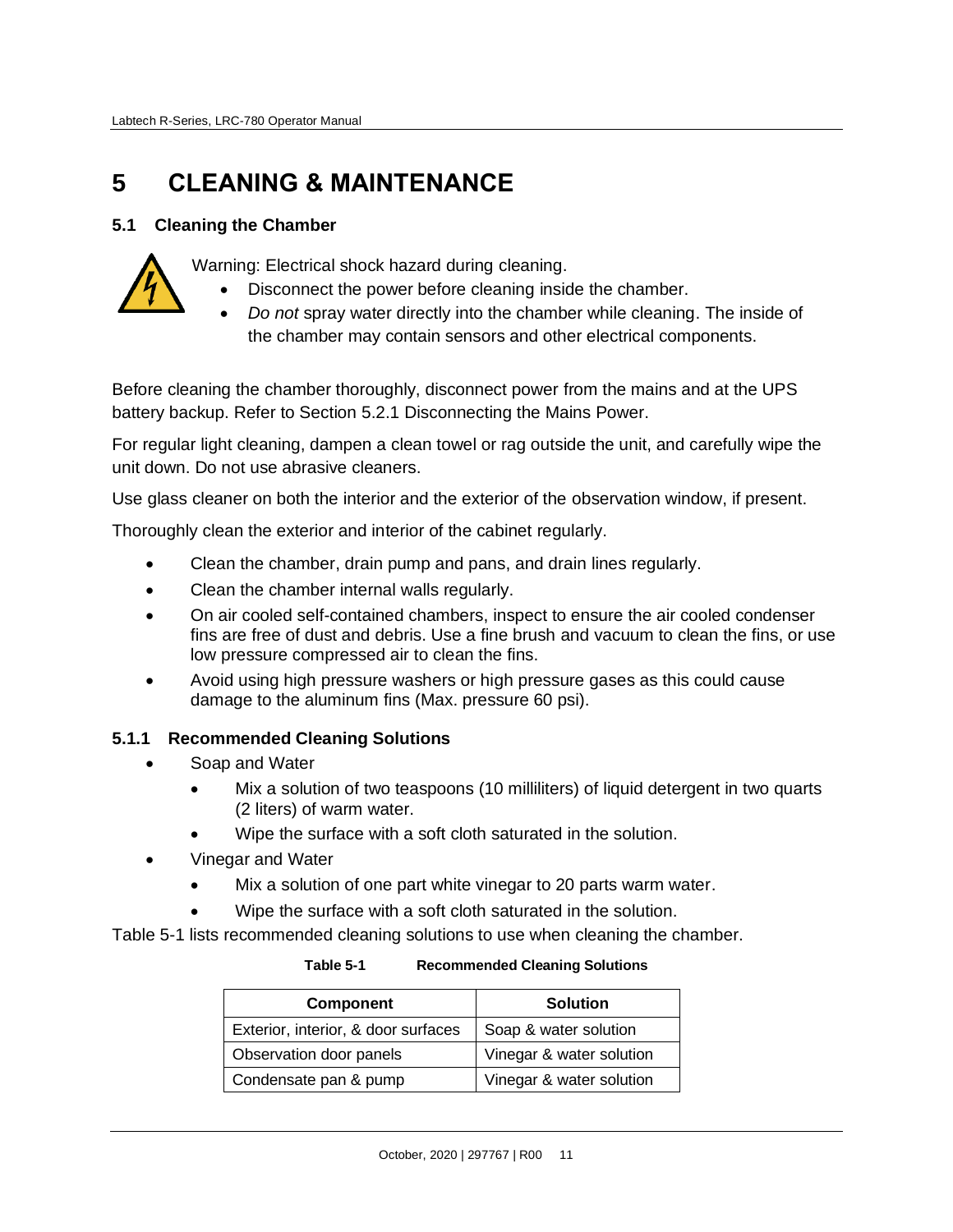### <span id="page-17-0"></span>**5.2 Maintenance**

The chamber requires regular maintenance in order to continue performing to specifications.



Warning: Read and understand the product manuals before moving, installing, operating, or servicing this equipment. Failure to follow these instructions could result in equipment

damage, serious personal injury, or death.

The manual contains safety information that must be understood and followed before working with the product.



Warning: Electrical shock hazard during maintenance or service.

Serious personal injury or death could result from contacting live electrical circuits. Turn the power to the chamber OFF at the mains panel and lock-out the power cord before performing maintenance or service on this chamber.1



Warning: Rotating blade hazard

Opening the machine compartment top cover results in exposure to rotating fan blades. Serious personal injury could result from contact with the rotating fan blades.

Remove power from the chamber and lock-out the power cord before servicing. Do not perform maintenance within the machine compartment with the power connected. The condenser fans on air-cooled units have exposed fan blades which are a hazard when the top cover of the machine compartment is open and power is connected.



Only qualified trades or facility personnel, who have read and completely understand these instructions, should perform the required installation work following acceptable safety standards.

Contact the responsible party immediately if in doubt about safe operation and/or maintenance of the equipment.

For safety reasons, two technicians should be present during maintenance activities.



#### Warning: Burn hazard

Personal injury could result from contacting hot surfaces within the machine compartment.

The refrigeration system components become hot during normal operation. Allow the hot refrigeration components to cool to the touch before service.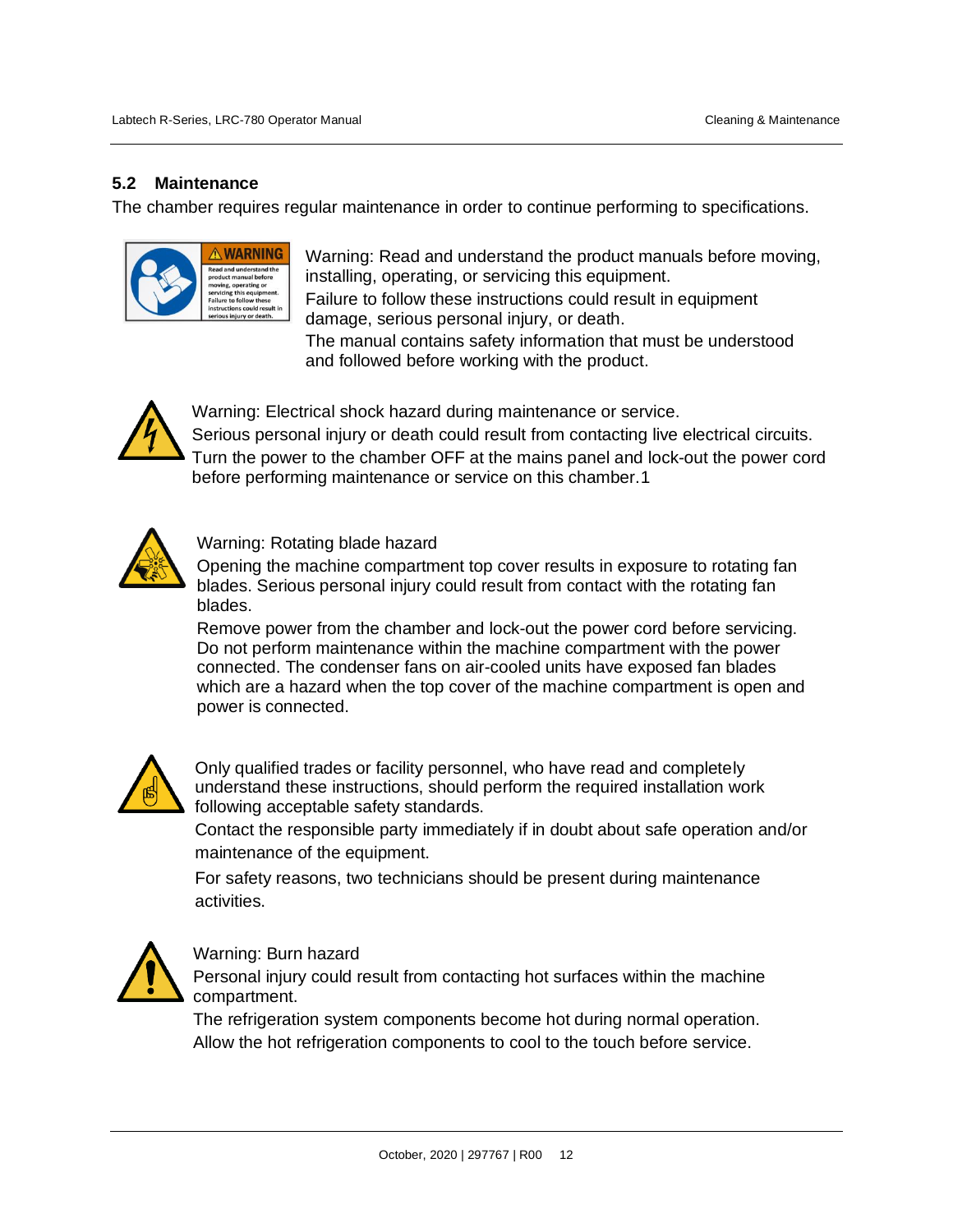

Warning: Potential user injury after service

Personal injury to the users could result from not replacing the access panels after service.

Ensure the access panels are replaced and secure before operating the chamber after service.

#### <span id="page-18-0"></span>**5.2.1 Disconnecting the Mains Power**

Before cleaning, maintaining, or servicing the chamber, disconnect it from power.

#### *To disconnect the power:*

- 1. Turn the chamber power off by moving the toggle switch on the front panel to the OFF position, as indicated by the  $O$  symbol.
- 2. Remove and lock-out the wall plug from the wall receptacle.
- 3. Press and hold the UPS button until the power shuts off. Verify that all three LED indicators are off.
- 4. Remove the load plug from the UPS.
- 5. Verify the power is off between contacts **L1A** and **NA** after opening a service access panel as an additional precaution.

#### <span id="page-18-1"></span>**5.2.2 Performing Maintenance Inside the Machine Compartment**

The machine compartment is located on top of the chamber and should only be accessed by qualified service technicians.

#### *To perform maintenance in the machine compartment:*

- 1. Turn the power to the chamber OFF. Refer to Section [5.2.1](#page-18-0) [Disconnecting](#page-18-0) the Mains [Power](#page-18-0) on page [13](#page-18-0) for instructions to turn off the power.
- 2. Use a ladder to access to the top of the chamber. Do not stand on the chamber.
- <span id="page-18-2"></span>3. Remove the screws from the perimeter of the top compartment cover [\(Figure 5-1\)](#page-18-2).



**Figure 5-1 Top Cover Screws**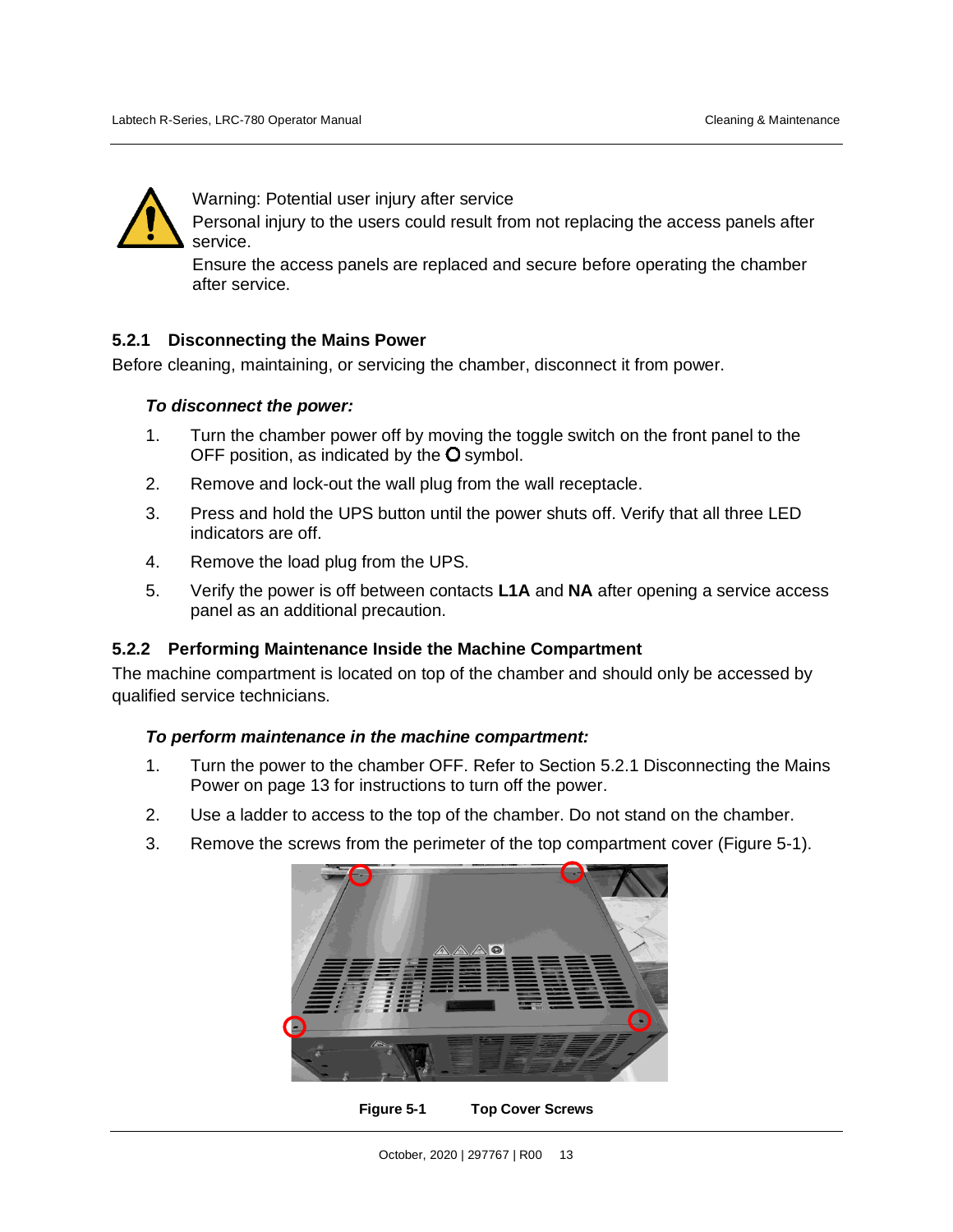

Take care when removing and re-installing the top cover screws to avoid stripping the screw threads. Do not use a high torque setting on an electric driver.

- 4. Lift the front edge of the cover, using the handle provided.
- 5. Slide the cover off and carefully lower the cover down to the floor.
- 6. Perform the required maintenance.
- 7. Reposition the machine compartment cover.



Re-install the top cover with the handle facing the front of the chamber to position the ventilation grill over the controller assemble in the machine compartment.

8. Re-install the cover screws to secure the cover to the chamber.

#### <span id="page-19-0"></span>**5.2.3 Adjusting the Door Gasket Seal**



Operation of the door, at the hinge point, presents a crush hazard.

The door gaskets must seal completely and the door hinges must be properly aligned to maintain conditions within the chamber.

#### *To test the door gasket seal:*

- 1. Close the door on a piece of light paper at the intervals of approximately six inches around the perimeter of each door. Adjustments can be made to the door hinges.
- 2. When the seal is proper, a substantial drag should be felt when attempting to remove the paper with the door completely closed.

Each hinge is provided with slotted mounting holes on the hinge side of the door.

#### <span id="page-19-1"></span>**5.2.4 Cleaning the Condensate Pump and Condensate Pan**



Warning: Electrical shock hazard during maintenance or service. Serious personal injury or death could result from contacting live electrical circuits. Disconnect power to the pump at the rear of the chamber before performing maintenance or service.

Clean the condensate pump and condensate pan regularly.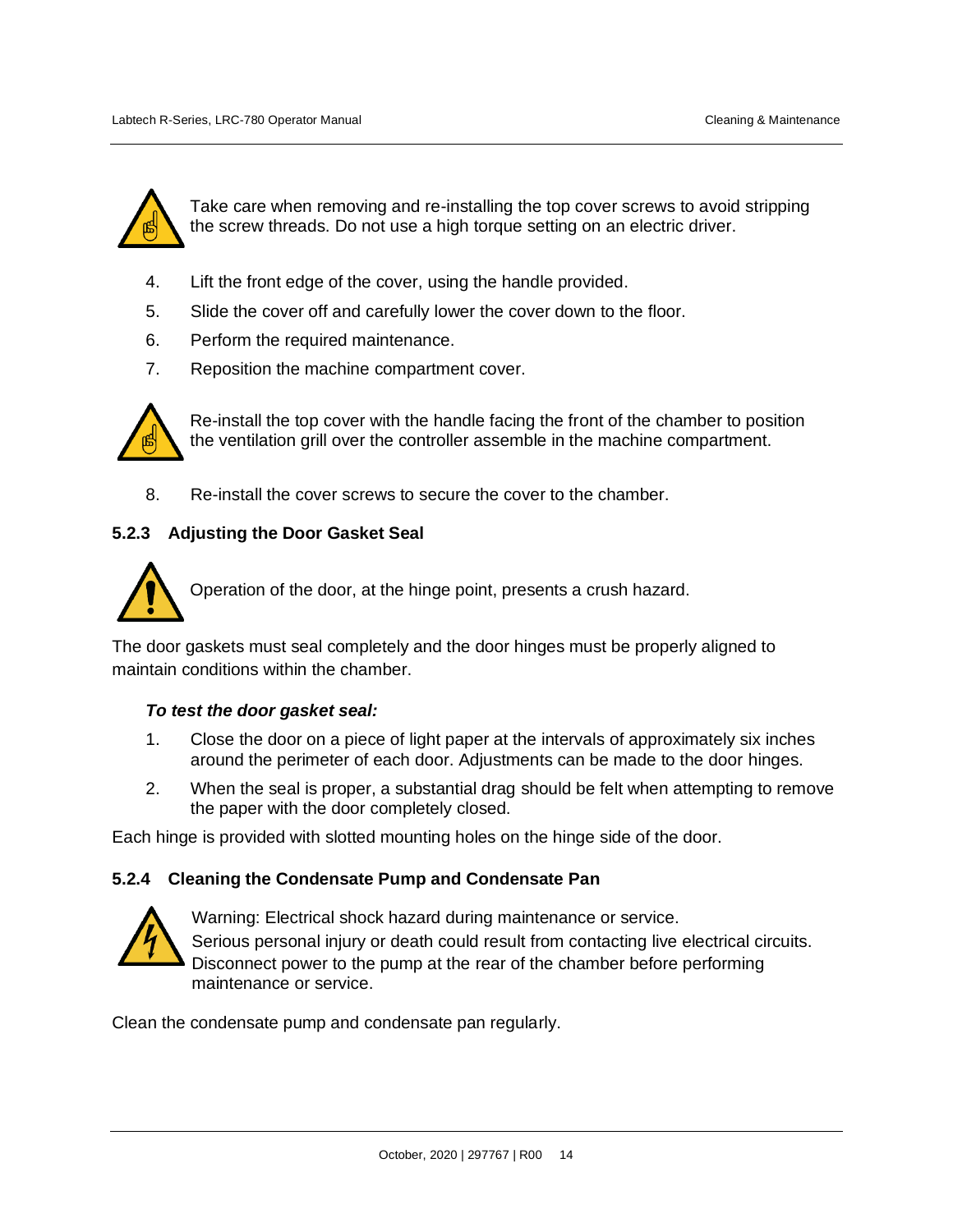#### *To clean the condensate pump and pan:*

- 1. Remove the condensate pump power plug from the receptacle at the rear of the chamber.
- 2. Slide the condensate pump and pan out from under the front of the chamber.
- 3. Clean the pan and pump with a diluted vinegar solution.
- 4. Reinsert the pump into the pan and slide them back under the chamber.
- 5. Plug the pump back into the receptacle on the rear of the chamber.

#### <span id="page-20-0"></span>**5.2.5 Calibrating the Temperature Sensor**

Calibrate the temperature sensor yearly. Contact sensor manufacturer for more information.

#### <span id="page-20-1"></span>**5.3 Troubleshooting**

Even if service is close by, a few troubleshooting steps can significantly reduce the time to diagnose and correct a fault. Make careful notes of the fault symptoms and the chamber and ambient conditions. This could help determine the cause of the problem.

#### <span id="page-20-2"></span>**5.4 Troubleshooting the Chamber**

#### **Chamber won't start**

- 1. Confirm that the mains breaker for the chamber is ON.
- 2. Ensure the program is set and running in the controller and the start/stop switch is ON.
- 3. Check the temperature limit settings and ensure they are outside the program range.

**Still won't start** Contact service.

#### **Chamber won't cool**

- 1. Confirm that the ambient temperature is below 35°C.
- 2. Ensure that the door is firmly closed.
- 3. Ensure that the temperature sensor is in the correct position.
- **Still won't cool** Contact service.

#### **Chamber won't heat**

- 1. Confirm that the ambient temperature is above 20°C.
- 2. Ensure that the door is firmly closed.
- 3. Ensure that the temperature sensor is in the correct position.

**Still won't heat** Contact service.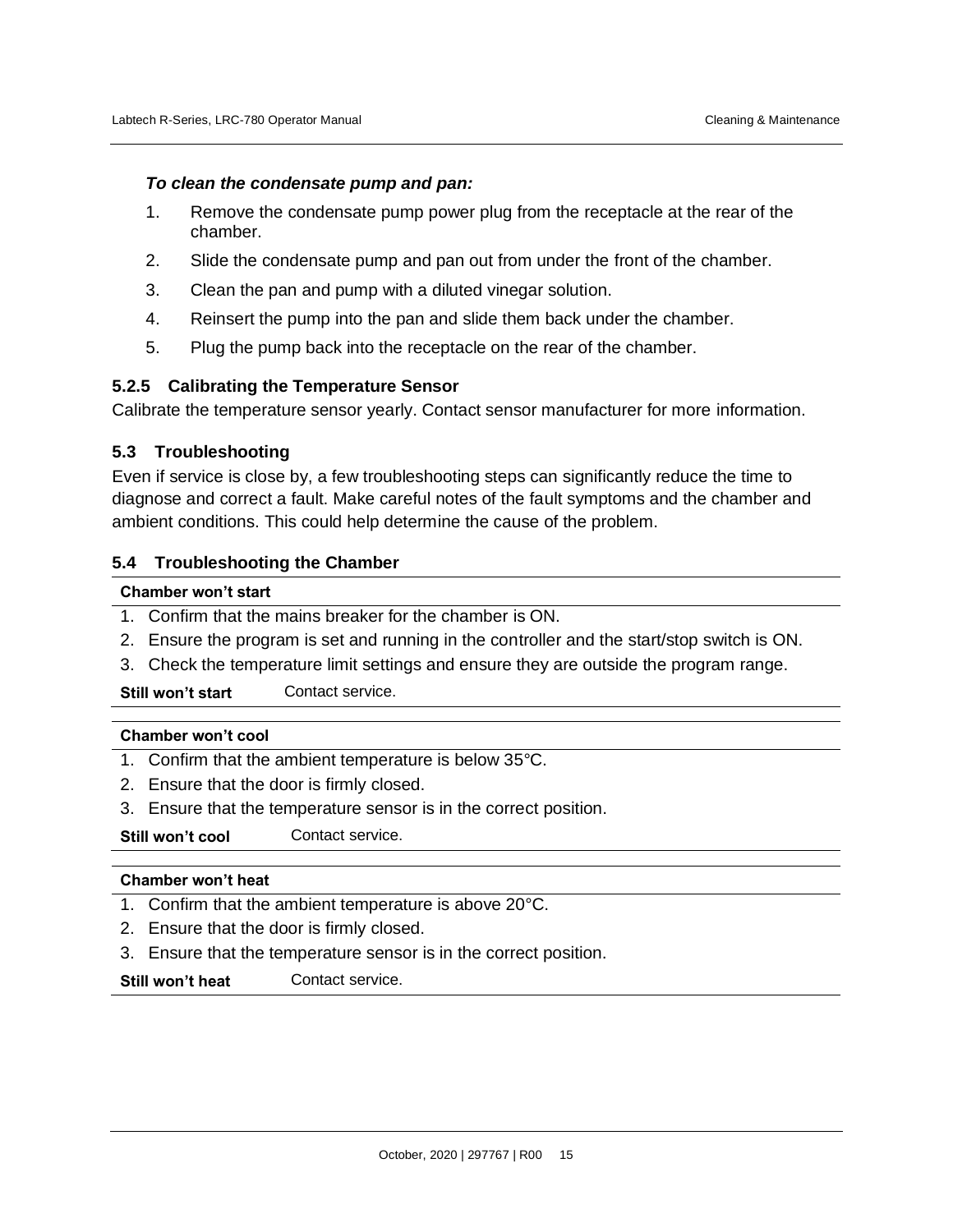#### <span id="page-21-0"></span>**5.5 Fuse Schedule**

<span id="page-21-1"></span>

| <b>Fuse</b>    | <b>Description</b>                                                                                                                      | P/N    | Location                      | <b>System/Component</b><br><b>Protected</b> |
|----------------|-----------------------------------------------------------------------------------------------------------------------------------------|--------|-------------------------------|---------------------------------------------|
| F <sub>1</sub> | FUSE - 2.5A, 250V, MDL, TIME DELAY                                                                                                      | 233327 | <b>Main Control Panel</b>     | <b>PLC Controller</b>                       |
| F <sub>2</sub> | FUSE - 0.75A, 250V, ABC, FAST<br><b>ACTING</b>                                                                                          | 79815  | Main Control Panel            | Central Alarm                               |
| F3             | Not used in this application                                                                                                            |        |                               |                                             |
| F4             | FUSE - 1A, 250V, ABC, FAST ACTING                                                                                                       | 742296 | Main Control Panel            | Condensate Pump                             |
| 5.6            | <b>Specifications</b>                                                                                                                   |        |                               |                                             |
|                | <b>Exterior Dimensions</b>                                                                                                              |        |                               |                                             |
|                | Height (in. / mm)                                                                                                                       |        | 77 / 1956                     |                                             |
|                | Width (in. / mm)                                                                                                                        |        | 41 / 1040                     |                                             |
|                | Depth (in. / mm)                                                                                                                        |        | 32.5 / 825                    |                                             |
|                | <b>Interior Dimensions</b>                                                                                                              |        |                               |                                             |
|                | Height (in. / mm)                                                                                                                       |        | 52.5 / 1330                   |                                             |
|                | Width (in. / mm)                                                                                                                        |        | 37.5/953                      |                                             |
|                | Depth (in. / mm)                                                                                                                        |        | 24.3 / 617                    |                                             |
|                | Volume $(\text{ft}^3 / L)$                                                                                                              |        | 27.6 / 78                     |                                             |
|                | <b>Crated Weight (lbs / kg)</b>                                                                                                         |        | 700 / 318                     |                                             |
|                | <b>Power Requirements</b>                                                                                                               |        |                               |                                             |
|                | The chamber will tolerate $±10\%$ voltage fluctuation from the rated voltage<br>on the serial plate located on the rear of the chamber. |        |                               |                                             |
|                | A voltage stabilizer must be used if the fluctuation is greater than $±10\%$ .<br>60 Hz                                                 |        |                               |                                             |
|                |                                                                                                                                         |        | 120Vac, 1Ph, N, PE, 60Hz, 20A |                                             |
|                | 50 Hz                                                                                                                                   |        | 230Vac, 1Ph, N, PE, 50Hz, 16A |                                             |
|                | <b>Central Alarm Contact</b>                                                                                                            |        | 230Vac, 0.5A maximum          |                                             |
|                | <b>Environmental Requirements</b>                                                                                                       |        |                               |                                             |
|                | Temperature                                                                                                                             |        | 95°F (35°C) maximum           |                                             |
|                | Humidity                                                                                                                                |        | Up to 55% RH, non-condensing  |                                             |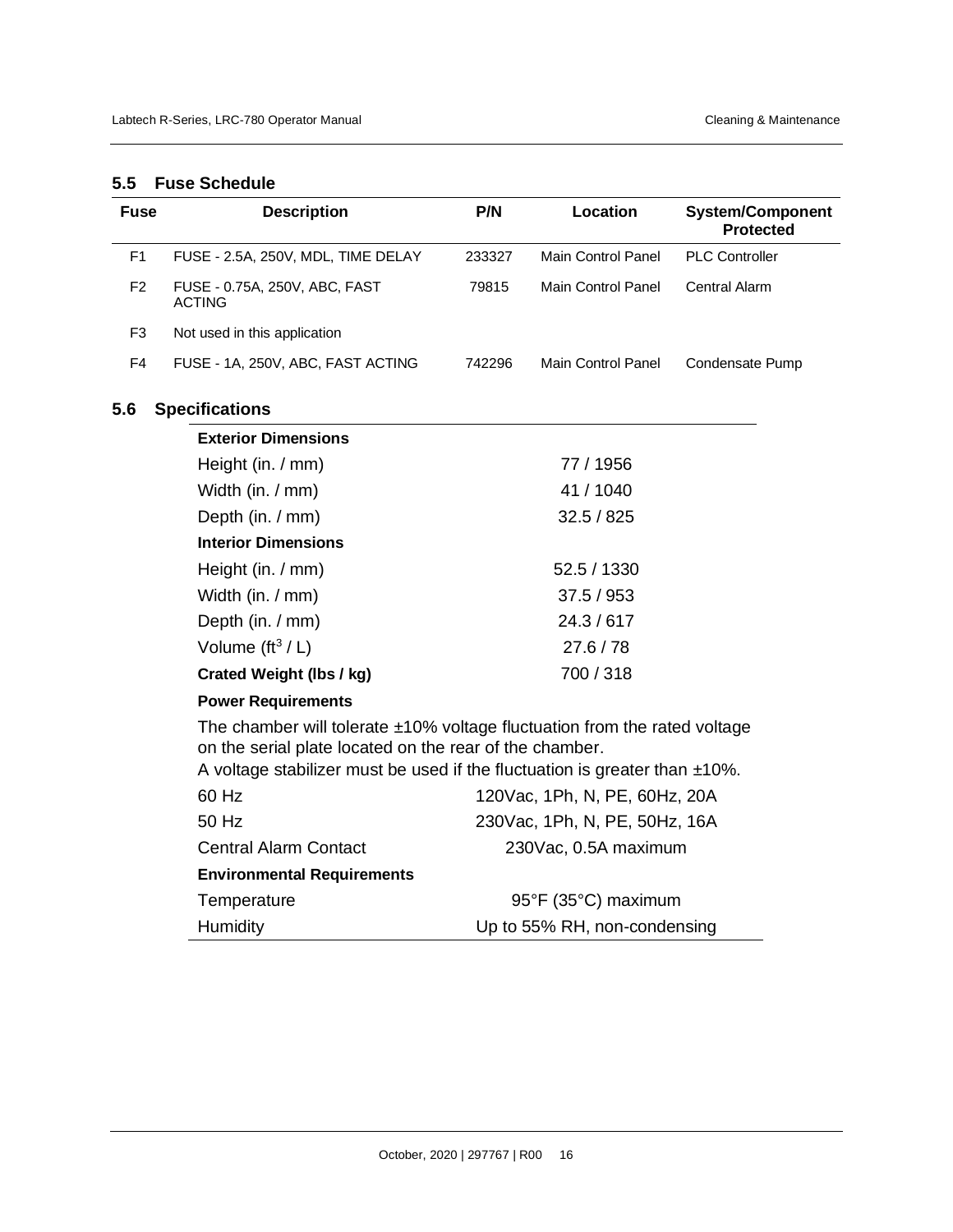### <span id="page-22-0"></span>**5.7 Terms & Definitions**

[Table 5-2](#page-22-1) lists the terms and their definitions used throughout this manual.

<span id="page-22-1"></span>

| <b>Term</b>     | <b>Definition</b>                                                                                          |
|-----------------|------------------------------------------------------------------------------------------------------------|
| $\tilde{}$      | Approximatley                                                                                              |
| $\rm ^{\circ}C$ | Celsius degrees                                                                                            |
| $\circ$ F       | Farenheit degrees                                                                                          |
| A               | Amperes                                                                                                    |
| BTU/hr          | British Thermal Unit per hour                                                                              |
| ft <sup>3</sup> | Cubic feet                                                                                                 |
| <b>COMM</b>     | <b>Connection to LAN</b>                                                                                   |
| <b>EMI</b>      | Electro Magnetic Interference filter                                                                       |
| <b>GR</b>       | Ground – a common return path for electrical current                                                       |
| Hz              | Hertz                                                                                                      |
| ID              | Inside Diameter                                                                                            |
| in              | inch                                                                                                       |
| kg              | kilogram                                                                                                   |
| Ibs             | Pounds                                                                                                     |
| mm              | milimeter                                                                                                  |
| N               | Neutral conductor – The conductor carring the return current in a single-phase system                      |
| OD              | <b>Outside Diameter</b>                                                                                    |
| <b>PE</b>       | Protective Earth – the conductor connecting exposed metallic parts of the cabinet<br>electrical components |
| psi             | Pounds per square inch                                                                                     |
| 1Ph             | Phase – a single, two-wire, alternating current (ac) power circuit.                                        |
| <b>PVC</b>      | Poly Vinyl Chloride                                                                                        |
| <b>UPS</b>      | Uninterruptable Power Supply                                                                               |
| Vac             | Volts alternating current                                                                                  |

**Table 5-2 Terms and Definitions**